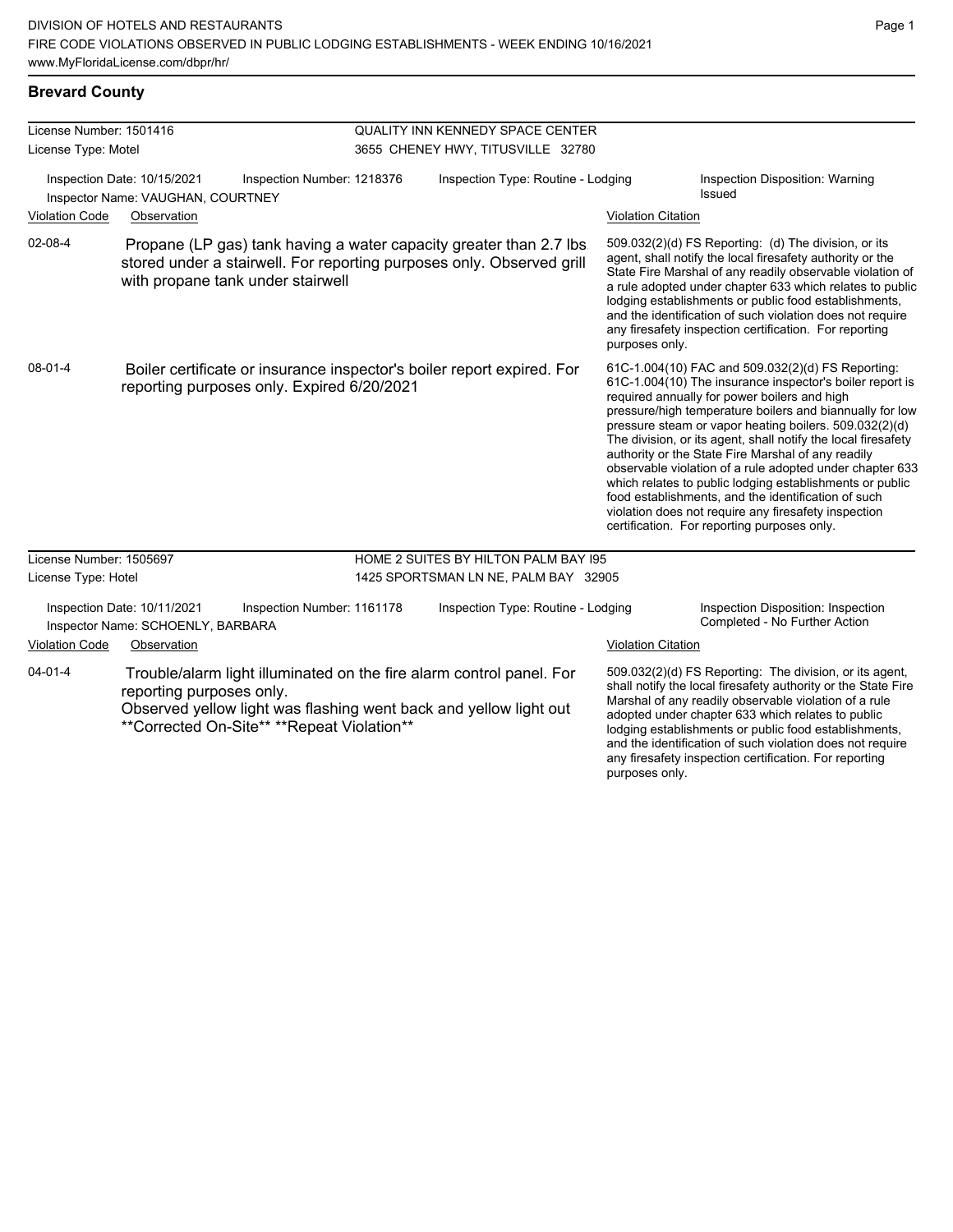| License Number: 1607342                                       |                                                                             |                            | 707 SCJJC LLC                       |                                                                                                                                             |                           |                                                                                                                                                                                                                                                                                                                                                                                                                                                                                                                                                                                                                                                                                                  |  |  |
|---------------------------------------------------------------|-----------------------------------------------------------------------------|----------------------------|-------------------------------------|---------------------------------------------------------------------------------------------------------------------------------------------|---------------------------|--------------------------------------------------------------------------------------------------------------------------------------------------------------------------------------------------------------------------------------------------------------------------------------------------------------------------------------------------------------------------------------------------------------------------------------------------------------------------------------------------------------------------------------------------------------------------------------------------------------------------------------------------------------------------------------------------|--|--|
| License Type: Apartment                                       |                                                                             |                            | 707 NE 14 ST, FORT LAUDERDALE 33304 |                                                                                                                                             |                           |                                                                                                                                                                                                                                                                                                                                                                                                                                                                                                                                                                                                                                                                                                  |  |  |
| <b>Violation Code</b>                                         | Inspection Date: 10/15/2021<br>Inspector Name: BRANN, JUSTIN<br>Observation | Inspection Number: 1530680 | Inspection Type: Routine - Lodging  |                                                                                                                                             | <b>Violation Citation</b> | Inspection Disposition: Inspection<br>Completed - No Further Action                                                                                                                                                                                                                                                                                                                                                                                                                                                                                                                                                                                                                              |  |  |
| $01 - 01 - 4$                                                 | is overcharged. For reporting purposes only.<br>Between Apts 20 & 21.       |                            |                                     | Portable fire extinguisher pressure gauge indicates the extinguisher                                                                        | purposes only.            | 509.032(2)(d) FS Reporting: (d) The division, or its<br>agent, shall notify the local firesafety authority or the<br>State Fire Marshal of any readily observable violation of<br>a rule adopted under chapter 633 which relates to public<br>lodging establishments or public food establishments,<br>and the identification of such violation does not require<br>any firesafety inspection certification. For reporting                                                                                                                                                                                                                                                                       |  |  |
| License Number: 1613206                                       |                                                                             |                            |                                     | BEST WESTERN FT. LAUDERDALE I-95                                                                                                            |                           |                                                                                                                                                                                                                                                                                                                                                                                                                                                                                                                                                                                                                                                                                                  |  |  |
| License Type: Hotel                                           |                                                                             |                            |                                     | 4800 POWERLINE ROAD, FORT LAUDERDALE 33309                                                                                                  |                           |                                                                                                                                                                                                                                                                                                                                                                                                                                                                                                                                                                                                                                                                                                  |  |  |
| Inspection Date: 10/12/2021<br>Inspector Name: SEWELL, SANGAY |                                                                             | Inspection Number: 1162399 |                                     | Inspection Type: Lodging-Licensing<br>Inspection<br>Issued                                                                                  |                           | <b>Inspection Disposition: Warning</b>                                                                                                                                                                                                                                                                                                                                                                                                                                                                                                                                                                                                                                                           |  |  |
| <b>Violation Code</b>                                         | Observation                                                                 |                            |                                     |                                                                                                                                             | <b>Violation Citation</b> |                                                                                                                                                                                                                                                                                                                                                                                                                                                                                                                                                                                                                                                                                                  |  |  |
| 08-03-4                                                       | For reporting purposes only.<br>Employee has no knowledge of water boiler.  |                            |                                     | No boiler certificate or insurance inspector's boiler report available.                                                                     |                           | 61C-1.004(10) FAC and 509.032(2)(d) FS Reporting:<br>61C-1.004(10) The insurance inspector's boiler report is<br>required annually for power boilers and high<br>pressure/high temperature boilers and biannually for low<br>pressure steam or vapor heating boilers. 509.032(2)(d)<br>The division, or its agent, shall notify the local firesafety<br>authority or the State Fire Marshal of any readily<br>observable violation of a rule adopted under chapter 633<br>which relates to public lodging establishments or public<br>food establishments, and the identification of such<br>violation does not require any firesafety inspection<br>certification. For reporting purposes only. |  |  |
| License Number: 1600486                                       |                                                                             |                            | <b>CROWN INN</b>                    |                                                                                                                                             |                           |                                                                                                                                                                                                                                                                                                                                                                                                                                                                                                                                                                                                                                                                                                  |  |  |
| License Type: Motel                                           |                                                                             |                            |                                     | 1900 S FEDERAL HWY, FORT LAUDERDALE 33316                                                                                                   |                           |                                                                                                                                                                                                                                                                                                                                                                                                                                                                                                                                                                                                                                                                                                  |  |  |
|                                                               | Inspection Date: 10/15/2021<br>Inspector Name: EVANS, EUGENE                | Inspection Number: 1218095 |                                     | Inspection Type: Routine - Lodging                                                                                                          |                           | Inspection Disposition: Inspection<br>Completed - No Further Action                                                                                                                                                                                                                                                                                                                                                                                                                                                                                                                                                                                                                              |  |  |
| <b>Violation Code</b>                                         | Observation                                                                 |                            |                                     |                                                                                                                                             | <b>Violation Citation</b> |                                                                                                                                                                                                                                                                                                                                                                                                                                                                                                                                                                                                                                                                                                  |  |  |
| $01-02-4$                                                     |                                                                             |                            |                                     | Portable fire extinguisher pressure gauge indicates the extinguisher<br>is in need of recharge. For reporting purposes only. By ice machine | purposes only.            | 509.032(2)(d) FS Reporting: (d) The division, or its<br>agent, shall notify the local firesafety authority or the<br>State Fire Marshal of any readily observable violation of<br>a rule adopted under chapter 633 which relates to public<br>lodging establishments or public food establishments,<br>and the identification of such violation does not require<br>any firesafety inspection certification. For reporting                                                                                                                                                                                                                                                                       |  |  |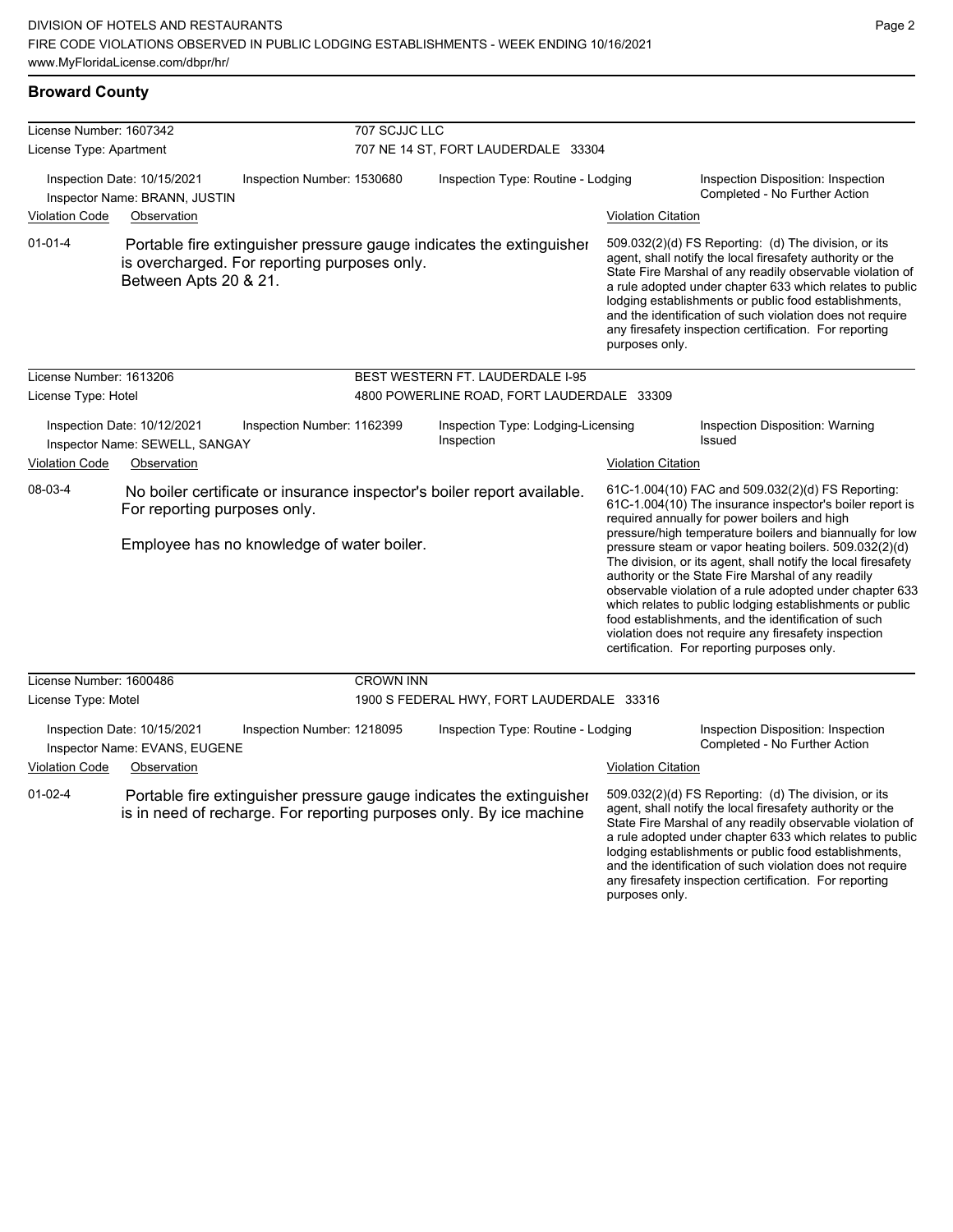## **Dade County**

| License Number: 2313579 |                                                                                                                                                                                                                           | PALMA SORIANO LLC   |                                                  |                                                                                                                                                                                                                                                                                                                                                                                                                                              |
|-------------------------|---------------------------------------------------------------------------------------------------------------------------------------------------------------------------------------------------------------------------|---------------------|--------------------------------------------------|----------------------------------------------------------------------------------------------------------------------------------------------------------------------------------------------------------------------------------------------------------------------------------------------------------------------------------------------------------------------------------------------------------------------------------------------|
| License Type: Apartment |                                                                                                                                                                                                                           |                     | 1305 W 26 PL, HIALEAH 33010                      |                                                                                                                                                                                                                                                                                                                                                                                                                                              |
|                         | Inspection Date: 10/13/2021<br>Inspection Number: 1533125<br>Inspector Name: ORDONEZ, CATALINA                                                                                                                            |                     | Inspection Type: Lodging-Licensing<br>Inspection | Inspection Disposition: Warning<br>Issued                                                                                                                                                                                                                                                                                                                                                                                                    |
| <b>Violation Code</b>   | Observation                                                                                                                                                                                                               |                     |                                                  | <b>Violation Citation</b>                                                                                                                                                                                                                                                                                                                                                                                                                    |
| $01 - 05 - 4$           | Portable fire extinguisher obstructed/not accessible. For reporting<br>purposes only. Fire extinguisher by apt 308.                                                                                                       |                     |                                                  | 509.032(2)(d) FS Reporting: (d) The division, or its<br>agent, shall notify the local firesafety authority or the<br>State Fire Marshal of any readily observable violation of<br>a rule adopted under chapter 633 which relates to public<br>lodging establishments or public food establishments,<br>and the identification of such violation does not require<br>any firesafety inspection certification. For reporting<br>purposes only. |
| License Number: 2315784 |                                                                                                                                                                                                                           | PUNTA FRANCES LLC   |                                                  |                                                                                                                                                                                                                                                                                                                                                                                                                                              |
| License Type: Apartment |                                                                                                                                                                                                                           |                     | 955-975 W 74 ST, HIALEAH 33012                   |                                                                                                                                                                                                                                                                                                                                                                                                                                              |
|                         | Inspection Date: 10/13/2021<br>Inspection Number: 1533126<br>Inspector Name: ORDONEZ, CATALINA                                                                                                                            |                     | Inspection Type: Lodging-Licensing<br>Inspection | Inspection Disposition: Warning<br><b>Issued</b>                                                                                                                                                                                                                                                                                                                                                                                             |
| <b>Violation Code</b>   | Observation                                                                                                                                                                                                               |                     |                                                  | <b>Violation Citation</b>                                                                                                                                                                                                                                                                                                                                                                                                                    |
| $01 - 05 - 4$           | Portable fire extinguisher obstructed/not accessible. For reporting<br>purposes only. Observed fire extinguisher on third floor of building<br>975 by apt 308.                                                            |                     |                                                  | 509.032(2)(d) FS Reporting: (d) The division, or its<br>agent, shall notify the local firesafety authority or the<br>State Fire Marshal of any readily observable violation of<br>a rule adopted under chapter 633 which relates to public<br>lodging establishments or public food establishments,<br>and the identification of such violation does not require<br>any firesafety inspection certification. For reporting<br>purposes only. |
| License Number: 2328191 |                                                                                                                                                                                                                           |                     | 1145 W 27 ST APARTMENTS                          |                                                                                                                                                                                                                                                                                                                                                                                                                                              |
| License Type: Apartment |                                                                                                                                                                                                                           |                     | 1145 W 27 ST, HIALEAH 33012                      |                                                                                                                                                                                                                                                                                                                                                                                                                                              |
|                         | Inspection Date: 10/15/2021<br>Inspection Number: 1527947<br>Inspector Name: PAGAN, VICTOR                                                                                                                                |                     | Inspection Type: Routine - Lodging               | Inspection Disposition: Inspection<br>Completed - No Further Action                                                                                                                                                                                                                                                                                                                                                                          |
| <b>Violation Code</b>   | Observation                                                                                                                                                                                                               |                     |                                                  | <b>Violation Citation</b>                                                                                                                                                                                                                                                                                                                                                                                                                    |
| $01 - 06 - 4$           | Portable fire extinguisher locked in a box with no means of access<br>to the fire extinguisher. For reporting purposes only.<br>Missing breaking device on FE located at front side of the building<br>next to mailboxes. |                     |                                                  | 509.032(2)(d) FS Reporting: (d) The division, or its<br>agent, shall notify the local firesafety authority or the<br>State Fire Marshal of any readily observable violation of<br>a rule adopted under chapter 633 which relates to public<br>lodging establishments or public food establishments,<br>and the identification of such violation does not require<br>any firesafety inspection certification. For reporting<br>purposes only. |
| License Number: 2328181 |                                                                                                                                                                                                                           | 1225 NE 1 TERR APTS |                                                  |                                                                                                                                                                                                                                                                                                                                                                                                                                              |
| License Type: Apartment |                                                                                                                                                                                                                           |                     | 1225 NE 1 TERR, HOMESTEAD 33030                  |                                                                                                                                                                                                                                                                                                                                                                                                                                              |
|                         | Inspection Date: 10/13/2021<br>Inspection Number: 1517759<br>Inspector Name: LEIDECKER, EDILMA                                                                                                                            |                     | Inspection Type: Routine - Lodging               | Inspection Disposition: Inspection<br>Completed - No Further Action                                                                                                                                                                                                                                                                                                                                                                          |
| <b>Violation Code</b>   | Observation                                                                                                                                                                                                               |                     |                                                  | <b>Violation Citation</b>                                                                                                                                                                                                                                                                                                                                                                                                                    |
| $01 - 06 - 4$           | Portable fire extinguisher locked in a box with no means of access<br>to the fire extinguisher. For reporting purposes only. One located<br>next to the stairs second floor in front on unit 11. **Repeat<br>Violation**  |                     |                                                  | 509.032(2)(d) FS Reporting: (d) The division, or its<br>agent, shall notify the local firesafety authority or the<br>State Fire Marshal of any readily observable violation of<br>a rule adopted under chapter 633 which relates to public<br>lodging establishments or public food establishments,<br>and the identification of such violation does not require<br>any firesafety inspection certification. For reporting<br>purposes only. |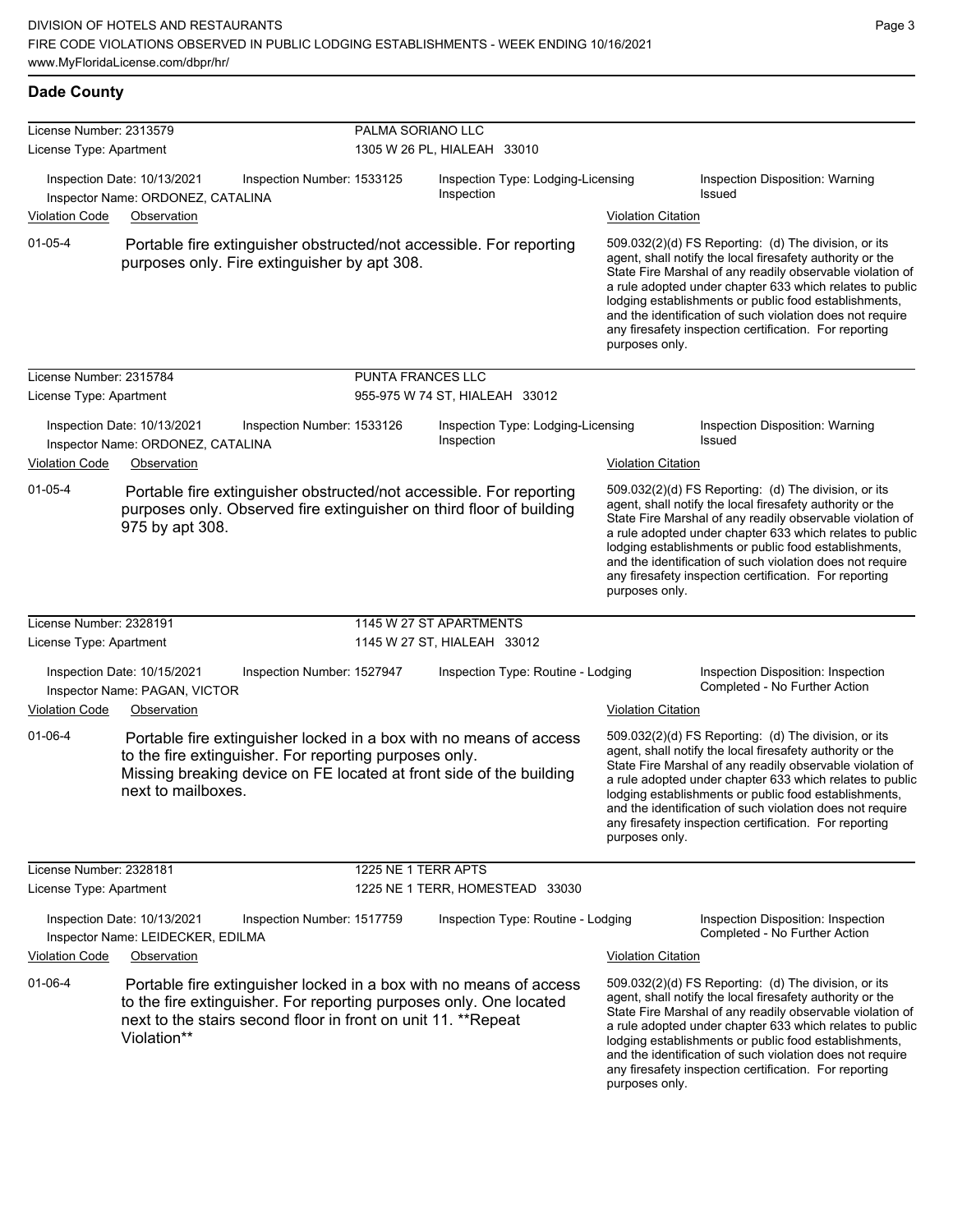### **Dade County**

| License Number: 2330674<br>License Type: Apartment                                                                                                                       |                                                                                                                                                                                                                                                                                                                | <b>BONITA POINTE APARTMENTS</b><br>613 E PALM DR, FLORIDA CITY 33034 |                                                  |                                                                     |                                                                                                                                                                                                                                                                                                                                                                                                                                                                                                                                                                                                                                                                                                  |  |
|--------------------------------------------------------------------------------------------------------------------------------------------------------------------------|----------------------------------------------------------------------------------------------------------------------------------------------------------------------------------------------------------------------------------------------------------------------------------------------------------------|----------------------------------------------------------------------|--------------------------------------------------|---------------------------------------------------------------------|--------------------------------------------------------------------------------------------------------------------------------------------------------------------------------------------------------------------------------------------------------------------------------------------------------------------------------------------------------------------------------------------------------------------------------------------------------------------------------------------------------------------------------------------------------------------------------------------------------------------------------------------------------------------------------------------------|--|
|                                                                                                                                                                          | Inspection Date: 10/15/2021<br>Inspection Number: 1533111<br>Inspector Name: LEIDECKER, EDILMA                                                                                                                                                                                                                 |                                                                      | Inspection Type: Lodging-Licensing<br>Inspection | Inspection Disposition: Inspection<br>Completed - No Further Action |                                                                                                                                                                                                                                                                                                                                                                                                                                                                                                                                                                                                                                                                                                  |  |
| <b>Violation Code</b>                                                                                                                                                    | Observation                                                                                                                                                                                                                                                                                                    |                                                                      |                                                  | <b>Violation Citation</b>                                           |                                                                                                                                                                                                                                                                                                                                                                                                                                                                                                                                                                                                                                                                                                  |  |
| $01 - 06 - 4$                                                                                                                                                            | Portable fire extinguisher locked in a box with no means of access<br>to the fire extinguisher. For reporting purposes only. Observed<br>portable fire extinguisher locked in a box located in first floor and<br>one in the second floor next to unit 203, building 5. One located first<br>floor building 6. |                                                                      |                                                  | purposes only.                                                      | 509.032(2)(d) FS Reporting: (d) The division, or its<br>agent, shall notify the local firesafety authority or the<br>State Fire Marshal of any readily observable violation of<br>a rule adopted under chapter 633 which relates to public<br>lodging establishments or public food establishments,<br>and the identification of such violation does not require<br>any firesafety inspection certification. For reporting                                                                                                                                                                                                                                                                       |  |
| $04 - 01 - 4$                                                                                                                                                            | Trouble/alarm light illuminated on the fire alarm control panel. For<br>reporting purposes only. Observed at panel located at first floor<br>building 6, and panel located first floor building 7.                                                                                                             |                                                                      |                                                  | purposes only.                                                      | 509.032(2)(d) FS Reporting: The division, or its agent,<br>shall notify the local firesafety authority or the State Fire<br>Marshal of any readily observable violation of a rule<br>adopted under chapter 633 which relates to public<br>lodging establishments or public food establishments,<br>and the identification of such violation does not require<br>any firesafety inspection certification. For reporting                                                                                                                                                                                                                                                                           |  |
| 04-06-4                                                                                                                                                                  | Fire alarm control panel emitting an audible alarm. For reporting<br>purposes only. Observed at panel located at first floor building 6,<br>and panel located first floor building 7.                                                                                                                          |                                                                      |                                                  | purposes only.                                                      | 509.032(2)(d) FS Reporting: The division, or its agent,<br>shall notify the local firesafety authority or the State Fire<br>Marshal of any readily observable violation of a rule<br>adopted under chapter 633 which relates to public<br>lodging establishments or public food establishments,<br>and the identification of such violation does not require<br>any firesafety inspection certification. For reporting                                                                                                                                                                                                                                                                           |  |
| License Number: 2329454                                                                                                                                                  |                                                                                                                                                                                                                                                                                                                |                                                                      | COURTYARD BY MARRIOTT MIAMI COCONUT GROVE        |                                                                     |                                                                                                                                                                                                                                                                                                                                                                                                                                                                                                                                                                                                                                                                                                  |  |
| License Type: Hotel                                                                                                                                                      |                                                                                                                                                                                                                                                                                                                |                                                                      | 2649 S BAYSHORE DR, MIAMI 33133                  |                                                                     |                                                                                                                                                                                                                                                                                                                                                                                                                                                                                                                                                                                                                                                                                                  |  |
|                                                                                                                                                                          | Inspection Date: 10/11/2021<br>Inspection Number: 1162015<br>Inspector Name: MASKASEM, SUPPACHAI                                                                                                                                                                                                               |                                                                      | Inspection Type: Routine - Lodging               |                                                                     | Inspection Disposition: Inspection<br>Completed - No Further Action                                                                                                                                                                                                                                                                                                                                                                                                                                                                                                                                                                                                                              |  |
| <b>Violation Code</b>                                                                                                                                                    | Observation                                                                                                                                                                                                                                                                                                    |                                                                      |                                                  | <b>Violation Citation</b>                                           |                                                                                                                                                                                                                                                                                                                                                                                                                                                                                                                                                                                                                                                                                                  |  |
| 08-01-4                                                                                                                                                                  | Boiler certificate or insurance inspector's boiler report expired. For<br>reporting purposes only. Observed both boiler certificates 093160,<br>097013 expired on 11/14/18.                                                                                                                                    |                                                                      |                                                  |                                                                     | 61C-1.004(10) FAC and 509.032(2)(d) FS Reporting:<br>61C-1.004(10) The insurance inspector's boiler report is<br>required annually for power boilers and high<br>pressure/high temperature boilers and biannually for low<br>pressure steam or vapor heating boilers. 509.032(2)(d)<br>The division, or its agent, shall notify the local firesafety<br>authority or the State Fire Marshal of any readily<br>observable violation of a rule adopted under chapter 633<br>which relates to public lodging establishments or public<br>food establishments, and the identification of such<br>violation does not require any firesafety inspection<br>certification. For reporting purposes only. |  |
| License Number: 2329234                                                                                                                                                  |                                                                                                                                                                                                                                                                                                                | <b>BIKINI HOSTEL</b>                                                 |                                                  |                                                                     |                                                                                                                                                                                                                                                                                                                                                                                                                                                                                                                                                                                                                                                                                                  |  |
| License Type: Hotel                                                                                                                                                      |                                                                                                                                                                                                                                                                                                                |                                                                      | 1247-1255 WEST AVENUE, MIAMI BEACH 33139         |                                                                     |                                                                                                                                                                                                                                                                                                                                                                                                                                                                                                                                                                                                                                                                                                  |  |
|                                                                                                                                                                          | Inspection Date: 10/12/2021<br>Inspection Number: 1159499<br>Inspector Name: WILLIAMS, ALFREDA                                                                                                                                                                                                                 |                                                                      | Inspection Type: Routine - Lodging               |                                                                     | Inspection Disposition: Inspection<br>Completed - No Further Action                                                                                                                                                                                                                                                                                                                                                                                                                                                                                                                                                                                                                              |  |
| <b>Violation Code</b>                                                                                                                                                    | Observation                                                                                                                                                                                                                                                                                                    |                                                                      |                                                  | <b>Violation Citation</b>                                           |                                                                                                                                                                                                                                                                                                                                                                                                                                                                                                                                                                                                                                                                                                  |  |
| 01-06-4<br>Portable fire extinguisher locked in a box with no means of access<br>to the fire extinguisher. For reporting purposes only.<br>On second floor near room 16. |                                                                                                                                                                                                                                                                                                                |                                                                      |                                                  | purposes only.                                                      | 509.032(2)(d) FS Reporting: (d) The division, or its<br>agent, shall notify the local firesafety authority or the<br>State Fire Marshal of any readily observable violation of<br>a rule adopted under chapter 633 which relates to public<br>lodging establishments or public food establishments,<br>and the identification of such violation does not require<br>any firesafety inspection certification. For reporting                                                                                                                                                                                                                                                                       |  |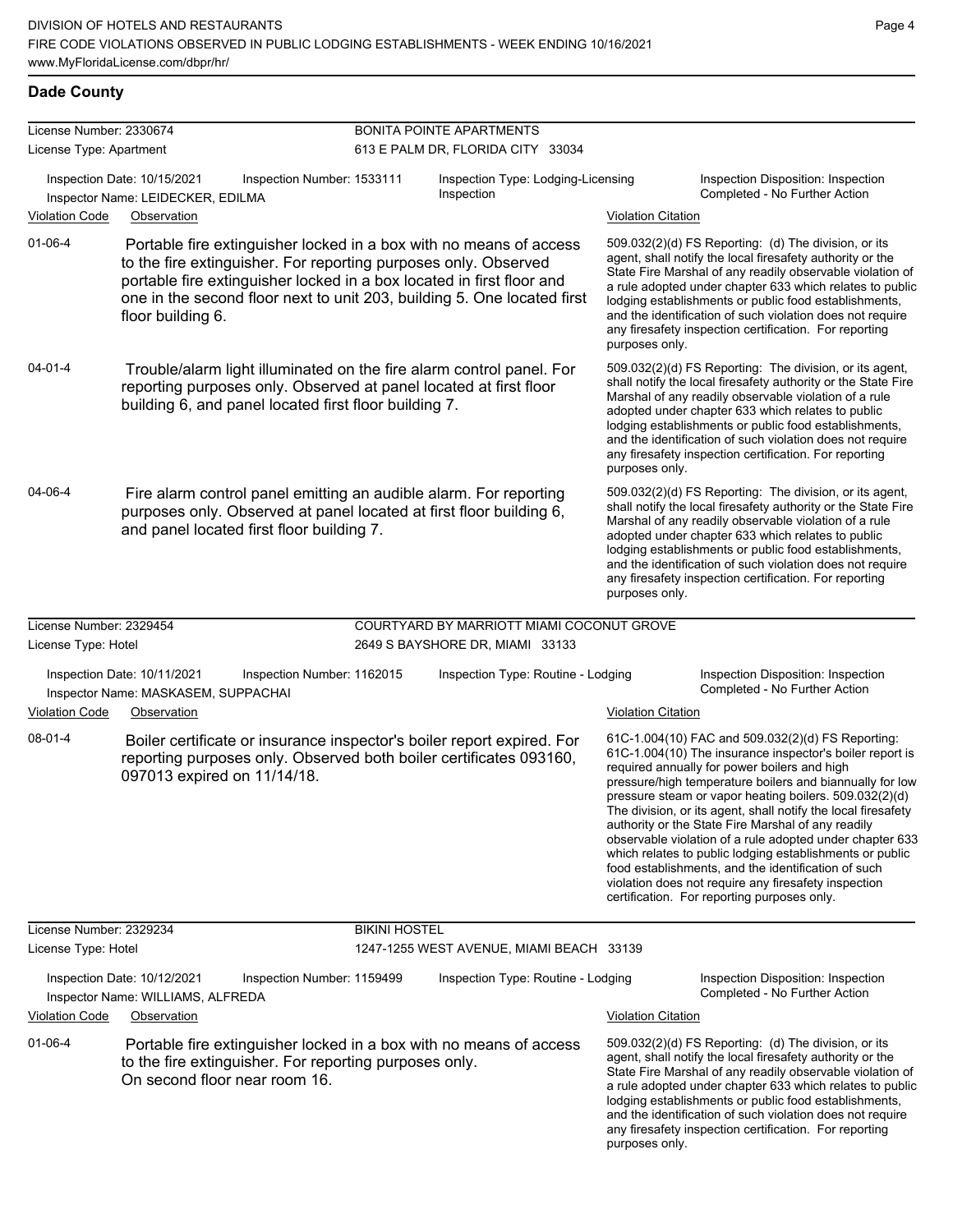| License Number: 2300796 |                                                                                                                                                                                                                                                                                                                            | <b>SEACOAST SUITE</b>    |                                                            |                           |                                                                                                                                                                                                                                                                                                                                                                                                                                                                                                                                                                                                                                                                                                  |  |  |
|-------------------------|----------------------------------------------------------------------------------------------------------------------------------------------------------------------------------------------------------------------------------------------------------------------------------------------------------------------------|--------------------------|------------------------------------------------------------|---------------------------|--------------------------------------------------------------------------------------------------------------------------------------------------------------------------------------------------------------------------------------------------------------------------------------------------------------------------------------------------------------------------------------------------------------------------------------------------------------------------------------------------------------------------------------------------------------------------------------------------------------------------------------------------------------------------------------------------|--|--|
| License Type: Apartment |                                                                                                                                                                                                                                                                                                                            |                          | 5101 COLLINS AVE, MIAMI BEACH 33140                        |                           |                                                                                                                                                                                                                                                                                                                                                                                                                                                                                                                                                                                                                                                                                                  |  |  |
|                         | Inspection Date: 10/14/2021<br>Inspection Number: 1528965<br>Inspector Name: UNZAGA, MILADYS                                                                                                                                                                                                                               |                          | Inspection Type: Routine - Lodging                         |                           | Inspection Disposition: Call Back -<br>Extension given, pending                                                                                                                                                                                                                                                                                                                                                                                                                                                                                                                                                                                                                                  |  |  |
| <b>Violation Code</b>   | Observation                                                                                                                                                                                                                                                                                                                |                          |                                                            | <b>Violation Citation</b> |                                                                                                                                                                                                                                                                                                                                                                                                                                                                                                                                                                                                                                                                                                  |  |  |
| 08-01-4                 | - From initial inspection : Boiler certificate or insurance inspector's<br>boiler report expired. For reporting purposes only. Observed boiler<br>certificates expired on 4/8/2021.<br>2021-09-08: Boilers were inspected, but still waiting for the<br>certificates. ** Time Extended**<br>2021-10-14: ** Time Extended** |                          | - From follow-up inspection<br>- From follow-up inspection |                           | 61C-1.004(10) FAC and 509.032(2)(d) FS Reporting:<br>61C-1.004(10) The insurance inspector's boiler report is<br>required annually for power boilers and high<br>pressure/high temperature boilers and biannually for low<br>pressure steam or vapor heating boilers. 509.032(2)(d)<br>The division, or its agent, shall notify the local firesafety<br>authority or the State Fire Marshal of any readily<br>observable violation of a rule adopted under chapter 633<br>which relates to public lodging establishments or public<br>food establishments, and the identification of such<br>violation does not require any firesafety inspection<br>certification. For reporting purposes only. |  |  |
| License Number: 2326446 |                                                                                                                                                                                                                                                                                                                            |                          | RADISSON HOTEL MIAMI BEACH                                 |                           |                                                                                                                                                                                                                                                                                                                                                                                                                                                                                                                                                                                                                                                                                                  |  |  |
| License Type: Hotel     |                                                                                                                                                                                                                                                                                                                            |                          | 4343 COLLINS AVE, MIAMI BEACH 33140                        |                           |                                                                                                                                                                                                                                                                                                                                                                                                                                                                                                                                                                                                                                                                                                  |  |  |
| <b>Violation Code</b>   | Inspection Date: 10/15/2021<br>Inspection Number: 1159801<br>Inspector Name: UNZAGA, MILADYS<br>Observation                                                                                                                                                                                                                |                          | Inspection Type: Routine - Lodging                         | <b>Violation Citation</b> | Inspection Disposition: Call Back -<br>Complied                                                                                                                                                                                                                                                                                                                                                                                                                                                                                                                                                                                                                                                  |  |  |
| 08-01-4                 | - From initial inspection : Boiler certificate or insurance inspector's<br>boiler report expired. For reporting purposes only. Observed boiler<br>inspection in compliance and result was sent to the Fire Marshal,<br>but certificates still pending . - From follow-up inspection<br>2021-10-15: ** Time Extended**      |                          |                                                            |                           | 61C-1.004(10) FAC and 509.032(2)(d) FS Reporting:<br>61C-1.004(10) The insurance inspector's boiler report is<br>required annually for power boilers and high<br>pressure/high temperature boilers and biannually for low<br>pressure steam or vapor heating boilers. 509.032(2)(d)<br>The division, or its agent, shall notify the local firesafety<br>authority or the State Fire Marshal of any readily<br>observable violation of a rule adopted under chapter 633<br>which relates to public lodging establishments or public<br>food establishments, and the identification of such<br>violation does not require any firesafety inspection<br>certification. For reporting purposes only. |  |  |
| License Number: 2329316 |                                                                                                                                                                                                                                                                                                                            | <b>HILTON GARDEN INN</b> |                                                            |                           |                                                                                                                                                                                                                                                                                                                                                                                                                                                                                                                                                                                                                                                                                                  |  |  |
| License Type: Hotel     |                                                                                                                                                                                                                                                                                                                            |                          | 2940 COLLINS AVE, MIAMI BEACH 33140                        |                           |                                                                                                                                                                                                                                                                                                                                                                                                                                                                                                                                                                                                                                                                                                  |  |  |
|                         | Inspection Date: 10/08/2021<br>Inspection Number: 1159642<br>Inspector Name: UNZAGA, MILADYS                                                                                                                                                                                                                               |                          | Inspection Type: Routine - Lodging                         |                           | Inspection Disposition: Warning<br>Issued                                                                                                                                                                                                                                                                                                                                                                                                                                                                                                                                                                                                                                                        |  |  |
| <b>Violation Code</b>   | Observation                                                                                                                                                                                                                                                                                                                |                          |                                                            | <b>Violation Citation</b> |                                                                                                                                                                                                                                                                                                                                                                                                                                                                                                                                                                                                                                                                                                  |  |  |
| $04 - 01 - 4$           | Trouble/alarm light illuminated on the fire alarm control panel. For<br>reporting purposes only.                                                                                                                                                                                                                           |                          |                                                            |                           | 509.032(2)(d) FS Reporting: The division, or its agent,<br>shall notify the local firesafety authority or the State Fire<br>Marshal of any readily observable violation of a rule<br>adopted under chapter 633 which relates to public<br>lodging establishments or public food establishments,                                                                                                                                                                                                                                                                                                                                                                                                  |  |  |

and the identification of such violation does not require any firesafety inspection certification. For reporting

purposes only.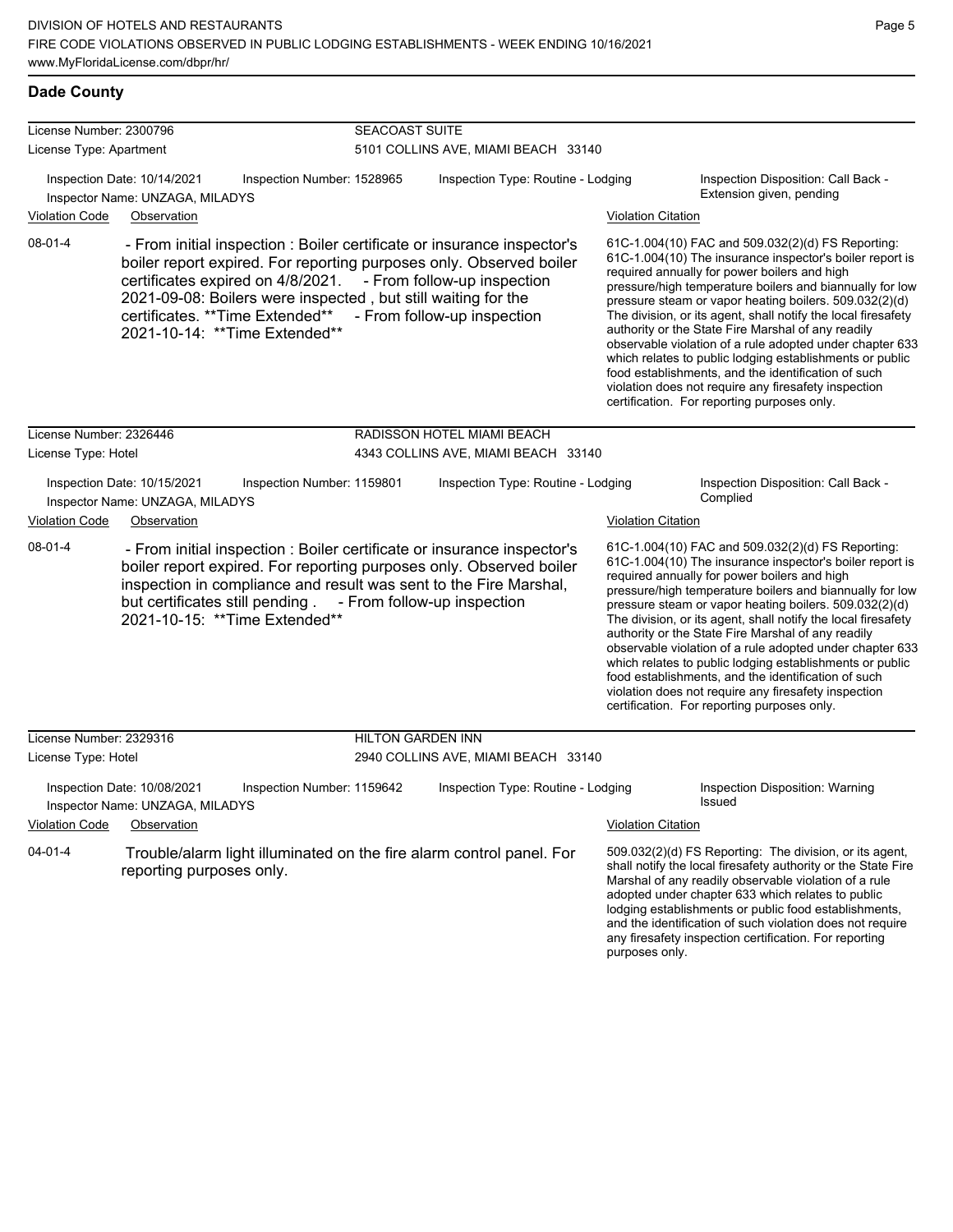### **Dade County**

| License Number: 2329182 |                                                                       |                            | <b>SOLE MIAMI</b> |                                                                                                                                                                                                            |                           |                                                                                                                                                                                                                                                                                                                                                                                                                                                                                                                                                                                                                                                                                                  |
|-------------------------|-----------------------------------------------------------------------|----------------------------|-------------------|------------------------------------------------------------------------------------------------------------------------------------------------------------------------------------------------------------|---------------------------|--------------------------------------------------------------------------------------------------------------------------------------------------------------------------------------------------------------------------------------------------------------------------------------------------------------------------------------------------------------------------------------------------------------------------------------------------------------------------------------------------------------------------------------------------------------------------------------------------------------------------------------------------------------------------------------------------|
| License Type: Hotel     |                                                                       |                            |                   | 17315 COLLINS AVE, SUNNY ISLES BEACH 33160                                                                                                                                                                 |                           |                                                                                                                                                                                                                                                                                                                                                                                                                                                                                                                                                                                                                                                                                                  |
|                         | Inspection Date: 10/12/2021<br>Inspector Name: TAYLOR, JOHN           | Inspection Number: 1161539 |                   | Inspection Type: Routine - Lodging                                                                                                                                                                         |                           | Inspection Disposition: Inspection<br>Completed - No Further Action                                                                                                                                                                                                                                                                                                                                                                                                                                                                                                                                                                                                                              |
| <b>Violation Code</b>   | Observation                                                           |                            |                   |                                                                                                                                                                                                            | <b>Violation Citation</b> |                                                                                                                                                                                                                                                                                                                                                                                                                                                                                                                                                                                                                                                                                                  |
| $08 - 01 - 4$           | reporting purposes only.                                              |                            |                   | Boiler certificate or insurance inspector's boiler report expired. For                                                                                                                                     |                           | 61C-1.004(10) FAC and 509.032(2)(d) FS Reporting:<br>61C-1.004(10) The insurance inspector's boiler report is<br>required annually for power boilers and high<br>pressure/high temperature boilers and biannually for low<br>pressure steam or vapor heating boilers. 509.032(2)(d)<br>The division, or its agent, shall notify the local firesafety<br>authority or the State Fire Marshal of any readily<br>observable violation of a rule adopted under chapter 633<br>which relates to public lodging establishments or public<br>food establishments, and the identification of such<br>violation does not require any firesafety inspection<br>certification. For reporting purposes only. |
| License Number: 2329188 |                                                                       |                            |                   | <b>TRUMP INTL BEACH RESORT</b>                                                                                                                                                                             |                           |                                                                                                                                                                                                                                                                                                                                                                                                                                                                                                                                                                                                                                                                                                  |
| License Type: Hotel     |                                                                       |                            |                   | 18001 COLLINS AVE, SUNNY ISLES BEACH 33160                                                                                                                                                                 |                           |                                                                                                                                                                                                                                                                                                                                                                                                                                                                                                                                                                                                                                                                                                  |
|                         | Inspection Date: 10/08/2021<br>Inspector Name: TAYLOR, JOHN           | Inspection Number: 1160431 |                   | Inspection Type: Routine - Lodging                                                                                                                                                                         |                           | Inspection Disposition: Inspection<br>Completed - No Further Action                                                                                                                                                                                                                                                                                                                                                                                                                                                                                                                                                                                                                              |
| <b>Violation Code</b>   | Observation                                                           |                            |                   |                                                                                                                                                                                                            | <b>Violation Citation</b> |                                                                                                                                                                                                                                                                                                                                                                                                                                                                                                                                                                                                                                                                                                  |
| $04 - 01 - 4$           | reporting purposes only. Due to maintenance as per Chief<br>Engineer. |                            |                   | Trouble/alarm light illuminated on the fire alarm control panel. For                                                                                                                                       | purposes only.            | 509.032(2)(d) FS Reporting: The division, or its agent,<br>shall notify the local firesafety authority or the State Fire<br>Marshal of any readily observable violation of a rule<br>adopted under chapter 633 which relates to public<br>lodging establishments or public food establishments,<br>and the identification of such violation does not require<br>any firesafety inspection certification. For reporting                                                                                                                                                                                                                                                                           |
| $08 - 01 - 4$           | reporting purposes only. As of 12/24/20.                              |                            |                   | Boiler certificate or insurance inspector's boiler report expired. For                                                                                                                                     |                           | 61C-1.004(10) FAC and 509.032(2)(d) FS Reporting:<br>61C-1.004(10) The insurance inspector's boiler report is<br>required annually for power boilers and high<br>pressure/high temperature boilers and biannually for low<br>pressure steam or vapor heating boilers. 509.032(2)(d)<br>The division, or its agent, shall notify the local firesafety<br>authority or the State Fire Marshal of any readily<br>observable violation of a rule adopted under chapter 633<br>which relates to public lodging establishments or public<br>food establishments, and the identification of such<br>violation does not require any firesafety inspection<br>certification. For reporting purposes only. |
| License Number: 2301455 |                                                                       |                            |                   | DAYS INN MIAMI AIRPORT NORTH                                                                                                                                                                               |                           |                                                                                                                                                                                                                                                                                                                                                                                                                                                                                                                                                                                                                                                                                                  |
| License Type: Motel     |                                                                       |                            |                   | 4767 NW 36 ST, MIAMI SPRINGS 33166                                                                                                                                                                         |                           |                                                                                                                                                                                                                                                                                                                                                                                                                                                                                                                                                                                                                                                                                                  |
|                         | Inspection Date: 10/12/2021<br>Inspector Name: GONZALEZ, ERIK         | Inspection Number: 1219169 |                   | Inspection Type: Routine - Lodging                                                                                                                                                                         |                           | Inspection Disposition: Inspection<br>Completed - No Further Action                                                                                                                                                                                                                                                                                                                                                                                                                                                                                                                                                                                                                              |
| <b>Violation Code</b>   | Observation                                                           |                            |                   |                                                                                                                                                                                                            | <b>Violation Citation</b> |                                                                                                                                                                                                                                                                                                                                                                                                                                                                                                                                                                                                                                                                                                  |
| 01-06-4                 |                                                                       |                            |                   | Portable fire extinguisher locked in a box with no means of access<br>to the fire extinguisher. For reporting purposes only. Observed<br>extinguisher with no braking device located between rooms 230 and |                           | 509.032(2)(d) FS Reporting: (d) The division, or its<br>agent, shall notify the local firesafety authority or the<br>State Fire Marshal of any readily observable violation of<br>a rule adopted under chapter 633 which relates to public                                                                                                                                                                                                                                                                                                                                                                                                                                                       |

231. Also, between rooms 123 and 124.

a rule adopted under chapter 633 which relates to public lodging establishments or public food establishments, and the identification of such violation does not require any firesafety inspection certification. For reporting purposes only.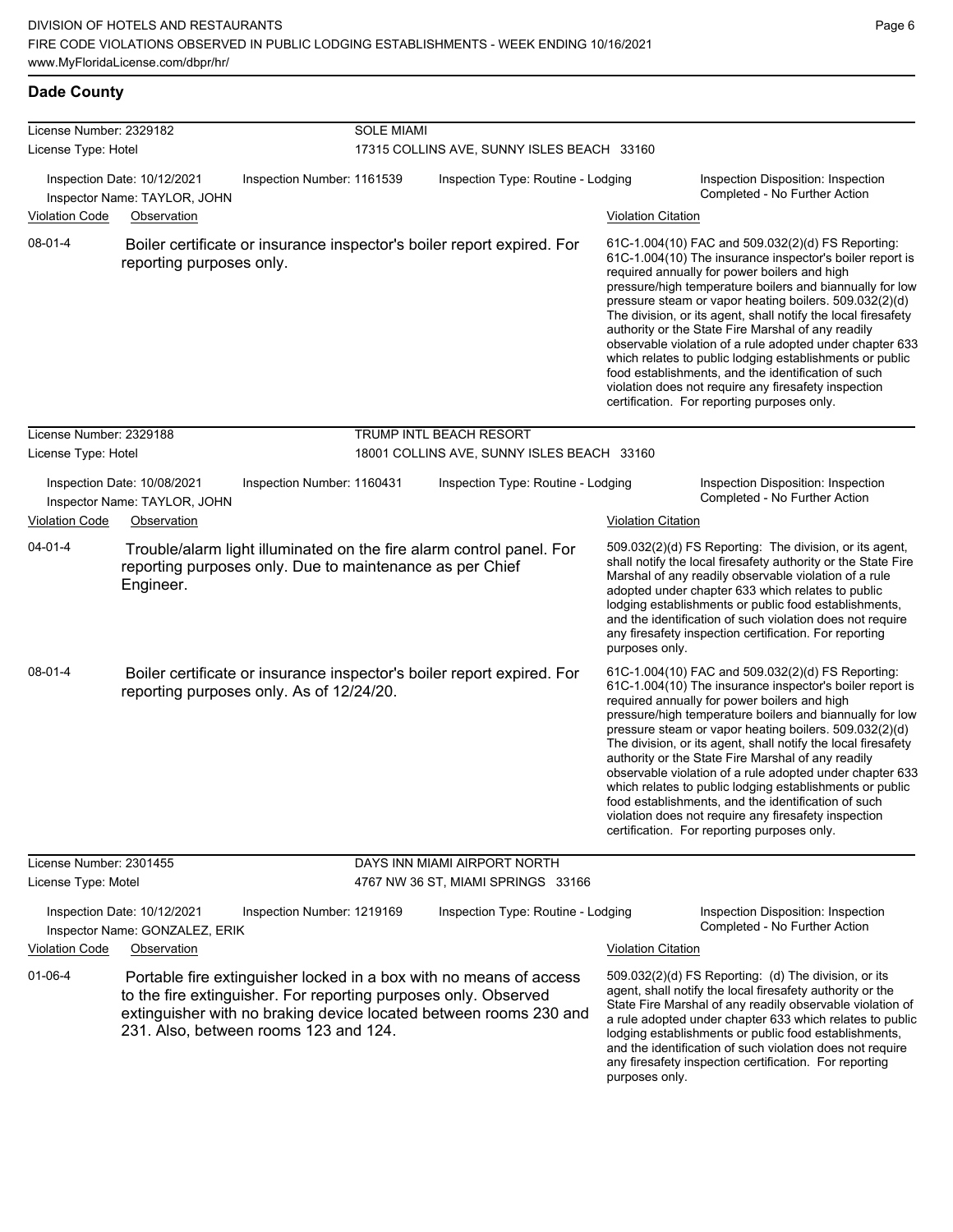# **Flagler County**

| License Number: 2800590 |                                                                                                                                                                                                     |                            | <b>FAIRFIELD INN &amp; SUITES</b>  |                                    |                           |                                                                                                                                                                                                                                                                                                                                                                                                                        |  |
|-------------------------|-----------------------------------------------------------------------------------------------------------------------------------------------------------------------------------------------------|----------------------------|------------------------------------|------------------------------------|---------------------------|------------------------------------------------------------------------------------------------------------------------------------------------------------------------------------------------------------------------------------------------------------------------------------------------------------------------------------------------------------------------------------------------------------------------|--|
| License Type: Hotel     |                                                                                                                                                                                                     |                            | 400 OLD KINGS RD, PALM COAST 32137 |                                    |                           |                                                                                                                                                                                                                                                                                                                                                                                                                        |  |
|                         | Inspection Date: 10/11/2021<br>Inspector Name: BADDING, MELANIE                                                                                                                                     | Inspection Number: 1159710 |                                    | Inspection Type: Routine - Lodging |                           | Inspection Disposition: Inspection<br>Completed - No Further Action                                                                                                                                                                                                                                                                                                                                                    |  |
| <b>Violation Code</b>   | Observation                                                                                                                                                                                         |                            |                                    |                                    | <b>Violation Citation</b> |                                                                                                                                                                                                                                                                                                                                                                                                                        |  |
| $05-02-5$               | Hearing-impaired smoke detector is not functioning when tested.<br>For reporting purposes only.<br>Hearing impaired smoke alarms in rooms 207, 310, 315, 327, 407,<br>415 not functioning properly. |                            |                                    |                                    | purposes only.            | 509.032(2)(d) FS Reporting: The division, or its agent,<br>shall notify the local firesafety authority or the State Fire<br>Marshal of any readily observable violation of a rule<br>adopted under chapter 633 which relates to public<br>lodging establishments or public food establishments,<br>and the identification of such violation does not require<br>any firesafety inspection certification. For reporting |  |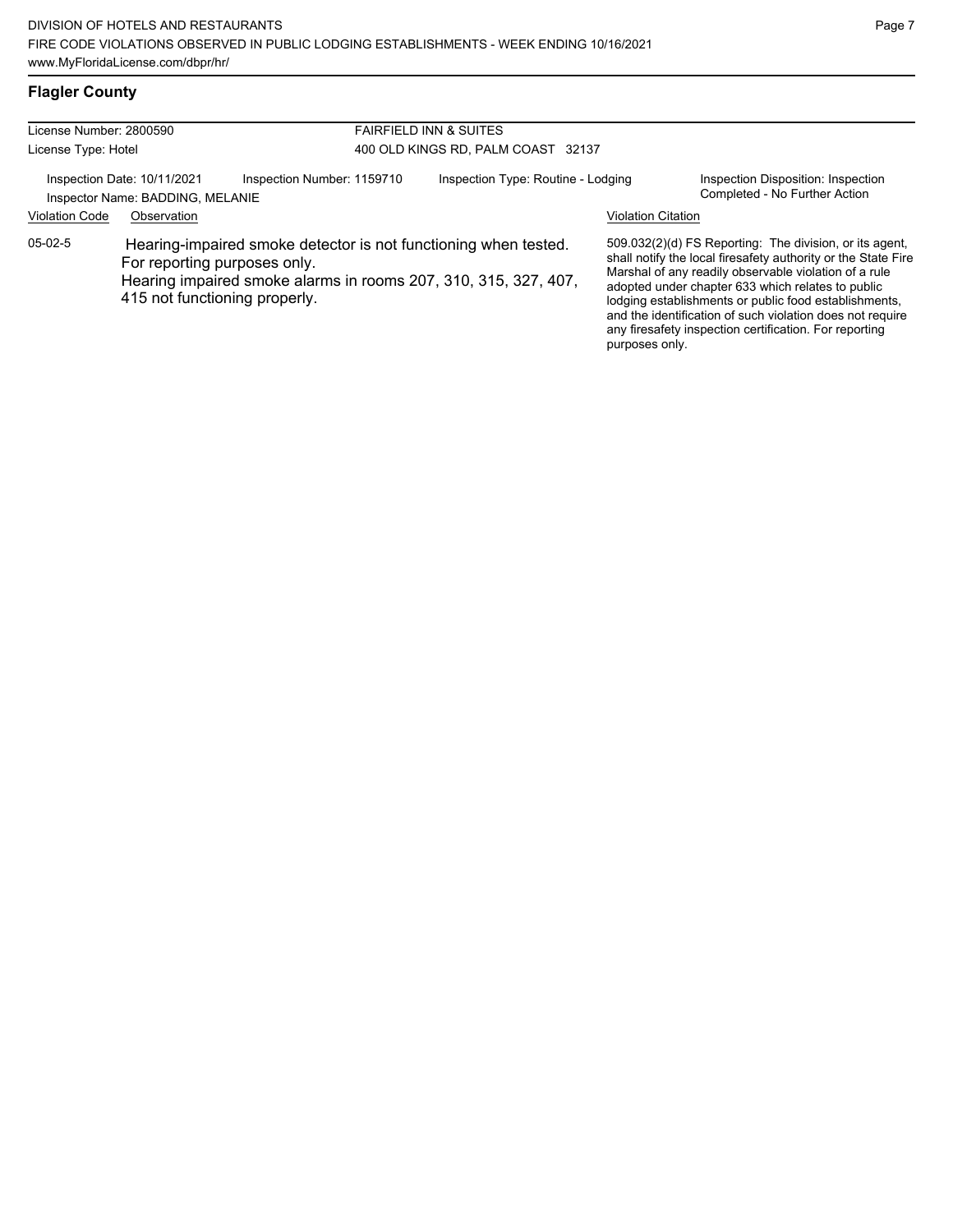#### **Hillsborough County**

| License Number: 3902679 |                                                                                                                                                                                                                                                                                                                                                      | <b>BUDGET INN EAST</b>                                                                                                                                                                                                                                                                                                                                                                                               |                                                                                                                                                                                                                                                                                                                                                                  |                                                  |                                                                                                                                                                                                                                                                                                                                                                                                                                              |                                                                     |  |
|-------------------------|------------------------------------------------------------------------------------------------------------------------------------------------------------------------------------------------------------------------------------------------------------------------------------------------------------------------------------------------------|----------------------------------------------------------------------------------------------------------------------------------------------------------------------------------------------------------------------------------------------------------------------------------------------------------------------------------------------------------------------------------------------------------------------|------------------------------------------------------------------------------------------------------------------------------------------------------------------------------------------------------------------------------------------------------------------------------------------------------------------------------------------------------------------|--------------------------------------------------|----------------------------------------------------------------------------------------------------------------------------------------------------------------------------------------------------------------------------------------------------------------------------------------------------------------------------------------------------------------------------------------------------------------------------------------------|---------------------------------------------------------------------|--|
| License Type: Motel     |                                                                                                                                                                                                                                                                                                                                                      |                                                                                                                                                                                                                                                                                                                                                                                                                      |                                                                                                                                                                                                                                                                                                                                                                  | 4011 E COLUMBUS DR, TAMPA 33605                  |                                                                                                                                                                                                                                                                                                                                                                                                                                              |                                                                     |  |
| <b>Violation Code</b>   | Inspection Date: 10/11/2021<br>Inspector Name: EHLERS, MICHAEL<br>Observation                                                                                                                                                                                                                                                                        | Inspection Number: 1220568                                                                                                                                                                                                                                                                                                                                                                                           |                                                                                                                                                                                                                                                                                                                                                                  | Inspection Type: Complaint Full                  | <b>Violation Citation</b>                                                                                                                                                                                                                                                                                                                                                                                                                    | Inspection Disposition: Call Back -<br>Admin. complaint recommended |  |
| $01 - 01 - 4$           | only.<br>-unit 108                                                                                                                                                                                                                                                                                                                                   | - From initial inspection : Portable fire extinguisher pressure gauge<br>indicates the extinguisher is overcharged. For reporting purposes                                                                                                                                                                                                                                                                           | 509.032(2)(d) FS Reporting: (d) The division, or its<br>agent, shall notify the local firesafety authority or the<br>State Fire Marshal of any readily observable violation of<br>a rule adopted under chapter 633 which relates to public<br>lodging establishments or public food establishments,<br>and the identification of such violation does not require |                                                  |                                                                                                                                                                                                                                                                                                                                                                                                                                              |                                                                     |  |
|                         | Portable fire extinguisher pressure gauge indicates the extinguisher<br>is in need of recharge. For reporting purposes only.<br>- From follow-up inspection 2021-09-27: ** Time<br>-unit 165<br>- From follow-up inspection 2021-10-11: Portable fire<br>Extended**<br>extinguisher pressure gauge indicates the extinguisher is<br>overcharged. 108 |                                                                                                                                                                                                                                                                                                                                                                                                                      |                                                                                                                                                                                                                                                                                                                                                                  |                                                  | any firesafety inspection certification. For reporting<br>purposes only.                                                                                                                                                                                                                                                                                                                                                                     |                                                                     |  |
|                         | recharge- by unit 163                                                                                                                                                                                                                                                                                                                                | Portable fire extinguisher indicates extinguisher in need of                                                                                                                                                                                                                                                                                                                                                         |                                                                                                                                                                                                                                                                                                                                                                  |                                                  |                                                                                                                                                                                                                                                                                                                                                                                                                                              |                                                                     |  |
| $07 - 01 - 4$           | purposes only.<br>-wiring exposed by unit 219                                                                                                                                                                                                                                                                                                        | - From initial inspection : Damaged electrical wire(s). For reporting<br>-wiring hanging/exposed above unit 269, where exit sign used to be.<br>-wiring exposed above unit 241<br>-wiring exposed by Laundry - From follow-up inspection<br>2021-09-27: Wiring exposed by all units previously cited. ** Time<br>Extended** - From follow-up inspection 2021-10-11: wiring<br>exposed by 219, 241 ** Time Extended** |                                                                                                                                                                                                                                                                                                                                                                  |                                                  | 509.032(2)(d) FS Reporting: (d) The division, or its<br>agent, shall notify the local firesafety authority or the<br>State Fire Marshal of any readily observable violation of<br>a rule adopted under chapter 633 which relates to public<br>lodging establishments or public food establishments,<br>and the identification of such violation does not require<br>any firesafety inspection certification. For reporting<br>purposes only. |                                                                     |  |
| License Number: 3912109 |                                                                                                                                                                                                                                                                                                                                                      |                                                                                                                                                                                                                                                                                                                                                                                                                      |                                                                                                                                                                                                                                                                                                                                                                  | HILTON GARDEN INN TAMPA YBOR                     |                                                                                                                                                                                                                                                                                                                                                                                                                                              |                                                                     |  |
| License Type: Hotel     |                                                                                                                                                                                                                                                                                                                                                      |                                                                                                                                                                                                                                                                                                                                                                                                                      |                                                                                                                                                                                                                                                                                                                                                                  | 1700 E 9 AVE, TAMPA 33605                        |                                                                                                                                                                                                                                                                                                                                                                                                                                              |                                                                     |  |
|                         | Inspection Date: 10/12/2021<br>Inspector Name: EHLERS, MICHAEL                                                                                                                                                                                                                                                                                       | Inspection Number: 1162520                                                                                                                                                                                                                                                                                                                                                                                           |                                                                                                                                                                                                                                                                                                                                                                  | Inspection Type: Lodging-Licensing<br>Inspection |                                                                                                                                                                                                                                                                                                                                                                                                                                              | Inspection Disposition: Inspection<br>Completed - No Further Action |  |
| <b>Violation Code</b>   | Observation                                                                                                                                                                                                                                                                                                                                          |                                                                                                                                                                                                                                                                                                                                                                                                                      |                                                                                                                                                                                                                                                                                                                                                                  |                                                  | <b>Violation Citation</b>                                                                                                                                                                                                                                                                                                                                                                                                                    |                                                                     |  |
| 08-04-4                 |                                                                                                                                                                                                                                                                                                                                                      | Boiler certificate not posted in the boiler room. For reporting<br>purposes only. Operator is waiting for certificate to be sent to hotel.<br>Boiler is valid and jurisdiction and expiration is below.                                                                                                                                                                                                              | 61C-1.004(10) FAC and 509.032(2)(d) FS Reporting:<br>61C-1.004(10) The insurance inspector's boiler report<br>shall be posted in the boiler room. 509.032(2)(d) The<br>division, or its agent, shall notify the local firesafety                                                                                                                                 |                                                  |                                                                                                                                                                                                                                                                                                                                                                                                                                              |                                                                     |  |
|                         | 123688 expires 09/08/2022                                                                                                                                                                                                                                                                                                                            |                                                                                                                                                                                                                                                                                                                                                                                                                      | authority or the State Fire Marshal of any readily<br>observable violation of a rule adopted under chapter 633<br>which relates to public lodging establishments or public                                                                                                                                                                                       |                                                  |                                                                                                                                                                                                                                                                                                                                                                                                                                              |                                                                     |  |

food establishments, and the identification of such violation does not require any firesafety inspection certification. For reporting purposes only.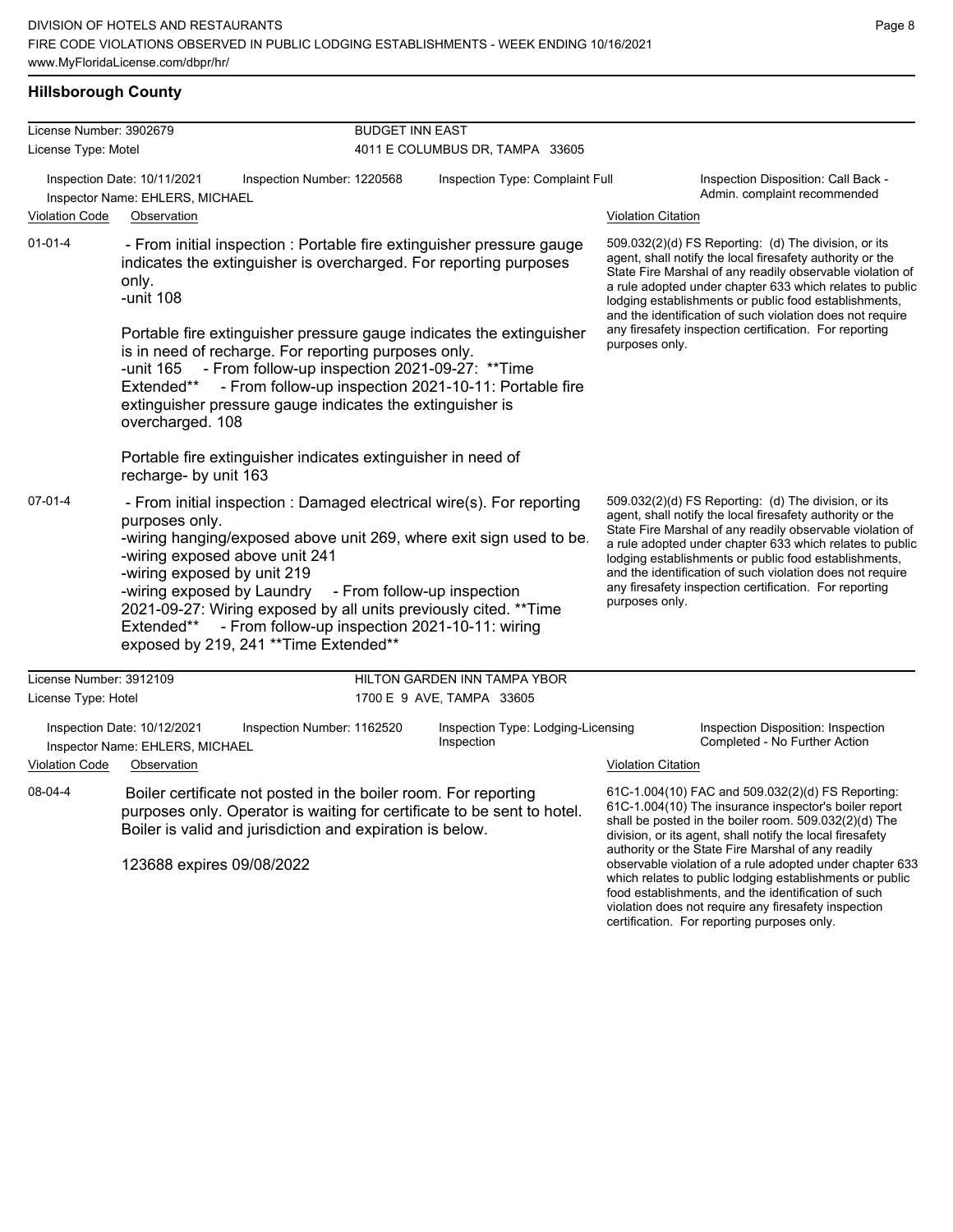### **Hillsborough County**

| License Number: 3907079                                                          |                                                                                  |                            |                                                                      | TAMPA WESTSHORE HAMPTON INN                                            |                                                                                                                                                                                                                                                                                                                                                                                                                                              |                                                                                                                                                                                                                                                                                                                                                                                                                                                                                                                                                                                                                                                                                                  |  |
|----------------------------------------------------------------------------------|----------------------------------------------------------------------------------|----------------------------|----------------------------------------------------------------------|------------------------------------------------------------------------|----------------------------------------------------------------------------------------------------------------------------------------------------------------------------------------------------------------------------------------------------------------------------------------------------------------------------------------------------------------------------------------------------------------------------------------------|--------------------------------------------------------------------------------------------------------------------------------------------------------------------------------------------------------------------------------------------------------------------------------------------------------------------------------------------------------------------------------------------------------------------------------------------------------------------------------------------------------------------------------------------------------------------------------------------------------------------------------------------------------------------------------------------------|--|
| License Type: Hotel                                                              |                                                                                  |                            | 4817 W LAUREL ST, TAMPA 33607                                        |                                                                        |                                                                                                                                                                                                                                                                                                                                                                                                                                              |                                                                                                                                                                                                                                                                                                                                                                                                                                                                                                                                                                                                                                                                                                  |  |
| <b>Violation Code</b>                                                            | Inspection Date: 09/23/2021<br>Inspector Name: CANNELLA, MARK<br>Observation     | Inspection Number: 1160773 |                                                                      | Inspection Type: Routine - Lodging                                     | <b>Violation Citation</b>                                                                                                                                                                                                                                                                                                                                                                                                                    | Inspection Disposition: Warning<br>Issued                                                                                                                                                                                                                                                                                                                                                                                                                                                                                                                                                                                                                                                        |  |
| $08-01-4$                                                                        | reporting purposes only.                                                         |                            |                                                                      | Boiler certificate or insurance inspector's boiler report expired. For |                                                                                                                                                                                                                                                                                                                                                                                                                                              | 61C-1.004(10) FAC and 509.032(2)(d) FS Reporting:<br>61C-1.004(10) The insurance inspector's boiler report is<br>required annually for power boilers and high<br>pressure/high temperature boilers and biannually for low<br>pressure steam or vapor heating boilers. 509.032(2)(d)<br>The division, or its agent, shall notify the local firesafety<br>authority or the State Fire Marshal of any readily<br>observable violation of a rule adopted under chapter 633<br>which relates to public lodging establishments or public<br>food establishments, and the identification of such<br>violation does not require any firesafety inspection<br>certification. For reporting purposes only. |  |
| License Number: 3906643                                                          |                                                                                  |                            |                                                                      | <b>BINNICKER APARTMENTS</b>                                            |                                                                                                                                                                                                                                                                                                                                                                                                                                              |                                                                                                                                                                                                                                                                                                                                                                                                                                                                                                                                                                                                                                                                                                  |  |
| License Type: Apartment                                                          |                                                                                  |                            |                                                                      | 3010 W BINNICKER AVE, TAMPA 33611                                      |                                                                                                                                                                                                                                                                                                                                                                                                                                              |                                                                                                                                                                                                                                                                                                                                                                                                                                                                                                                                                                                                                                                                                                  |  |
| <b>Violation Code</b>                                                            | Inspection Date: 10/11/2021<br>Inspector Name: KLUSENDORF, JEANNE<br>Observation | Inspection Number: 1530292 |                                                                      | Inspection Type: Routine - Lodging                                     | <b>Violation Citation</b>                                                                                                                                                                                                                                                                                                                                                                                                                    | Inspection Disposition: Inspection<br>Completed - No Further Action                                                                                                                                                                                                                                                                                                                                                                                                                                                                                                                                                                                                                              |  |
| $01 - 02 - 4$<br>is in need of recharge. For reporting purposes only. Near Apt 4 |                                                                                  |                            | Portable fire extinguisher pressure gauge indicates the extinguisher |                                                                        | 509.032(2)(d) FS Reporting: (d) The division, or its<br>agent, shall notify the local firesafety authority or the<br>State Fire Marshal of any readily observable violation of<br>a rule adopted under chapter 633 which relates to public<br>lodging establishments or public food establishments,<br>and the identification of such violation does not require<br>any firesafety inspection certification. For reporting<br>purposes only. |                                                                                                                                                                                                                                                                                                                                                                                                                                                                                                                                                                                                                                                                                                  |  |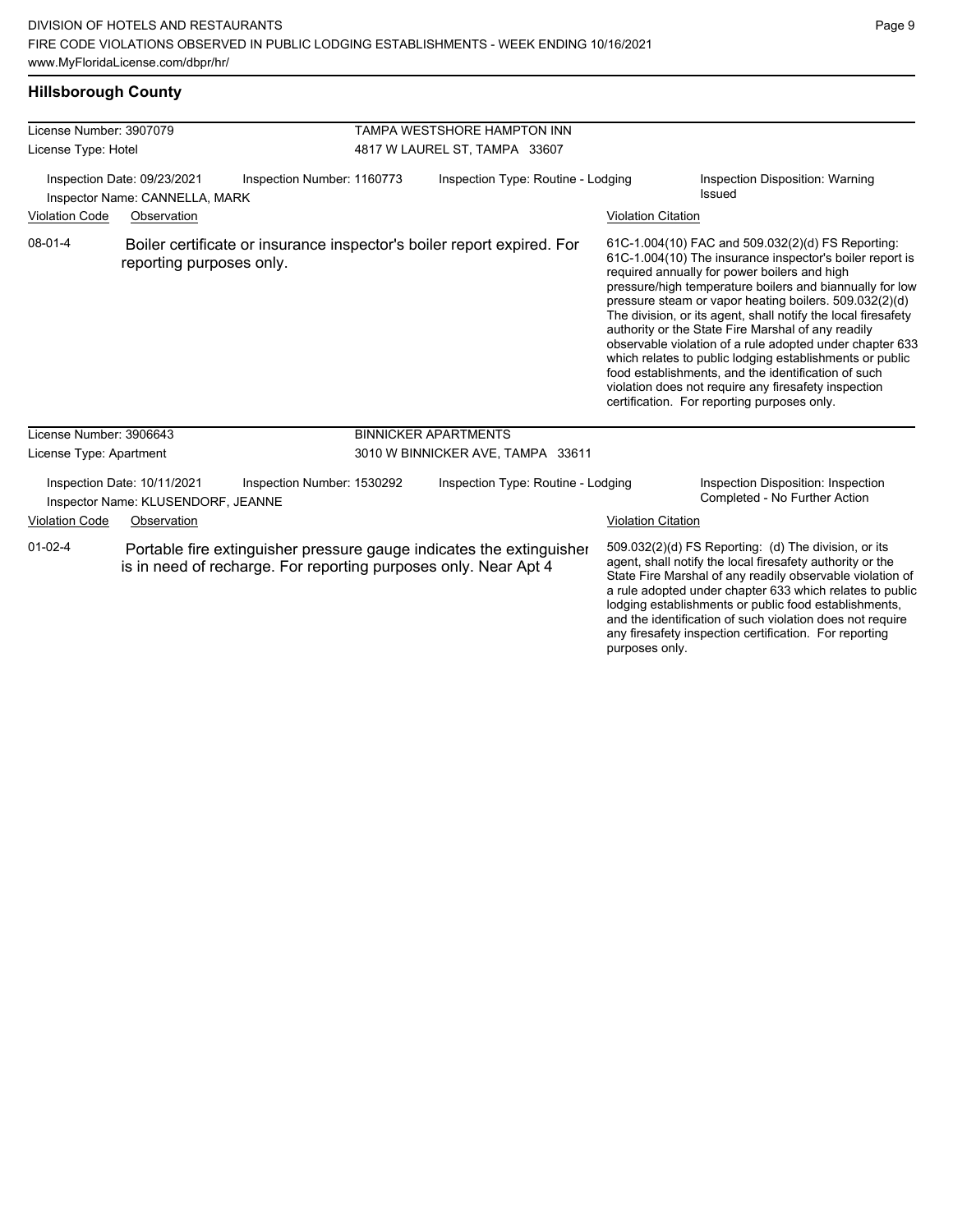food establishments, and the identification of such violation does not require any firesafety inspection certification. For reporting purposes only.

| <b>Marion County</b> |
|----------------------|
|                      |

| License Number: 5200161                                                               |                                                                                     |                            | <b>REGENCY</b>                                                                                                                                    |                                                                      |                                                                                                                                                                                                                                                                                                                                                                                                                                                                                                                                    |                                                                                                                                                                                                                                                                                                                                                                                                                            |  |
|---------------------------------------------------------------------------------------|-------------------------------------------------------------------------------------|----------------------------|---------------------------------------------------------------------------------------------------------------------------------------------------|----------------------------------------------------------------------|------------------------------------------------------------------------------------------------------------------------------------------------------------------------------------------------------------------------------------------------------------------------------------------------------------------------------------------------------------------------------------------------------------------------------------------------------------------------------------------------------------------------------------|----------------------------------------------------------------------------------------------------------------------------------------------------------------------------------------------------------------------------------------------------------------------------------------------------------------------------------------------------------------------------------------------------------------------------|--|
| License Type: Apartment                                                               |                                                                                     |                            | 2223 NE 2ND STREET, OCALA 34470                                                                                                                   |                                                                      |                                                                                                                                                                                                                                                                                                                                                                                                                                                                                                                                    |                                                                                                                                                                                                                                                                                                                                                                                                                            |  |
|                                                                                       | Inspection Date: 10/14/2021<br>Inspector Name: DRIGGERS, MANDY                      | Inspection Number: 1533076 | Inspection Type: Lodging-Licensing<br>Inspection                                                                                                  |                                                                      |                                                                                                                                                                                                                                                                                                                                                                                                                                                                                                                                    | Inspection Disposition: Warning<br><b>Issued</b>                                                                                                                                                                                                                                                                                                                                                                           |  |
| <b>Violation Code</b>                                                                 | Observation                                                                         |                            |                                                                                                                                                   |                                                                      | <b>Violation Citation</b>                                                                                                                                                                                                                                                                                                                                                                                                                                                                                                          |                                                                                                                                                                                                                                                                                                                                                                                                                            |  |
| $01 - 01 - 4$                                                                         | is overcharged. For reporting purposes only.<br>Two extinguishers near unit 1 and 4 |                            |                                                                                                                                                   | Portable fire extinguisher pressure gauge indicates the extinguisher | purposes only.                                                                                                                                                                                                                                                                                                                                                                                                                                                                                                                     | 509.032(2)(d) FS Reporting: (d) The division, or its<br>agent, shall notify the local firesafety authority or the<br>State Fire Marshal of any readily observable violation of<br>a rule adopted under chapter 633 which relates to public<br>lodging establishments or public food establishments,<br>and the identification of such violation does not require<br>any firesafety inspection certification. For reporting |  |
| License Number: 5201252                                                               |                                                                                     |                            | <b>OCALA HILTON</b>                                                                                                                               |                                                                      |                                                                                                                                                                                                                                                                                                                                                                                                                                                                                                                                    |                                                                                                                                                                                                                                                                                                                                                                                                                            |  |
| License Type: Hotel                                                                   |                                                                                     |                            |                                                                                                                                                   | 3600 SW 36 AVE, OCALA 344744474                                      |                                                                                                                                                                                                                                                                                                                                                                                                                                                                                                                                    |                                                                                                                                                                                                                                                                                                                                                                                                                            |  |
|                                                                                       | Inspection Date: 10/11/2021<br>Inspector Name: GARNER, DHANIQUA                     | Inspection Number: 1159277 |                                                                                                                                                   | Inspection Type: Routine - Lodging                                   |                                                                                                                                                                                                                                                                                                                                                                                                                                                                                                                                    | Inspection Disposition: Warning<br>Issued                                                                                                                                                                                                                                                                                                                                                                                  |  |
| <b>Violation Code</b>                                                                 | Observation                                                                         |                            |                                                                                                                                                   |                                                                      | <b>Violation Citation</b>                                                                                                                                                                                                                                                                                                                                                                                                                                                                                                          |                                                                                                                                                                                                                                                                                                                                                                                                                            |  |
| $08 - 01 - 4$<br>reporting purposes only.<br>for establishment, each expired 9/18/21. |                                                                                     |                            | Boiler certificate or insurance inspector's boiler report expired. For<br>Observed boiler certificates for upstairs boiler and lower level boiler |                                                                      | 61C-1.004(10) FAC and 509.032(2)(d) FS Reporting:<br>61C-1.004(10) The insurance inspector's boiler report is<br>required annually for power boilers and high<br>pressure/high temperature boilers and biannually for low<br>pressure steam or vapor heating boilers. 509.032(2)(d)<br>The division, or its agent, shall notify the local firesafety<br>authority or the State Fire Marshal of any readily<br>observable violation of a rule adopted under chapter 633<br>which relates to public lodging establishments or public |                                                                                                                                                                                                                                                                                                                                                                                                                            |  |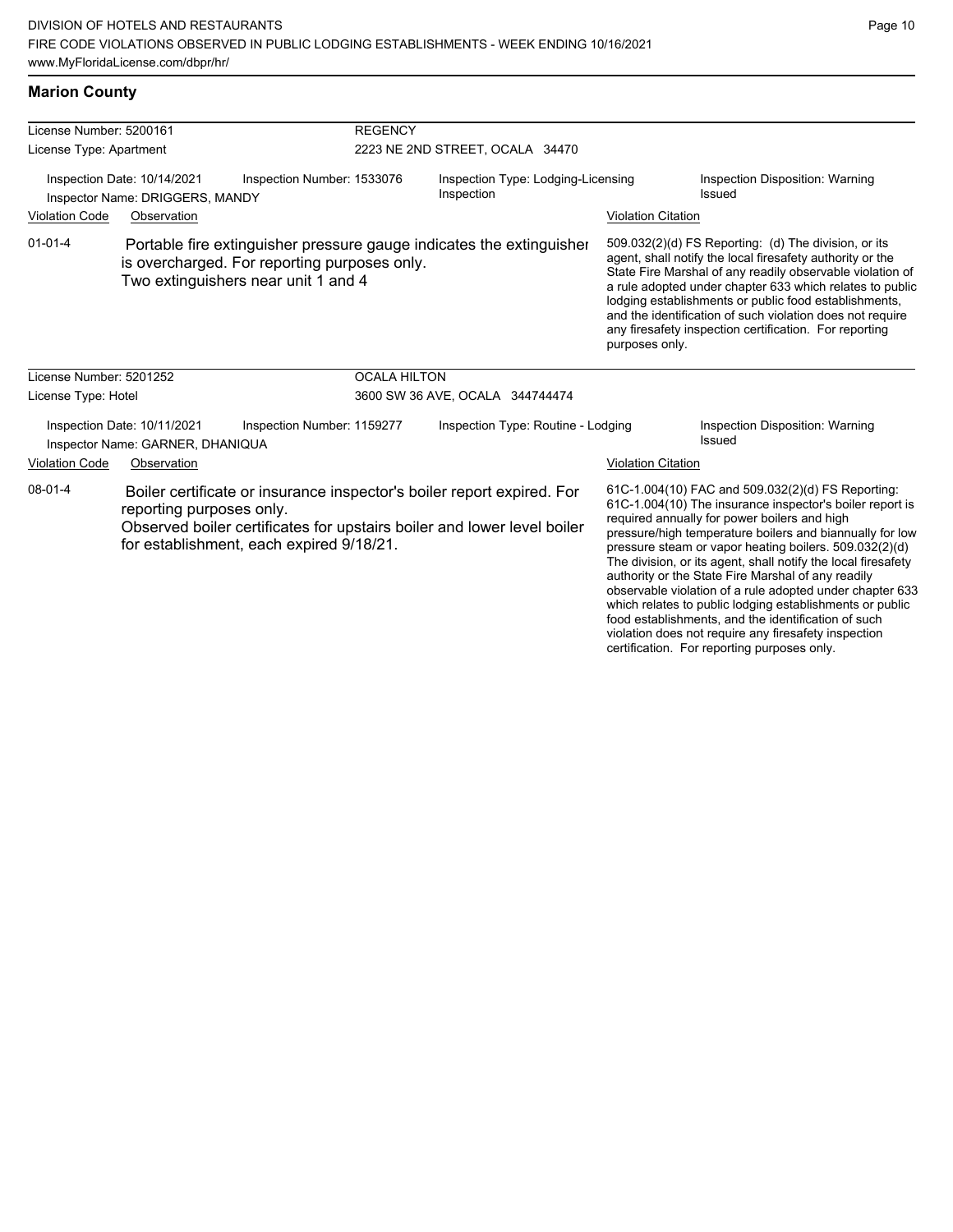# **Monroe County**

| License Number: 5401502 |                                                                |                                                                                                                       | <b>OCEAN KEY RESORT</b> |                                    |                           |                                                                                                                                                                                                                                                                                                                                                                                                                        |
|-------------------------|----------------------------------------------------------------|-----------------------------------------------------------------------------------------------------------------------|-------------------------|------------------------------------|---------------------------|------------------------------------------------------------------------------------------------------------------------------------------------------------------------------------------------------------------------------------------------------------------------------------------------------------------------------------------------------------------------------------------------------------------------|
| License Type: Hotel     |                                                                |                                                                                                                       |                         | ZERO DUVAL ST, KEY WEST 33040      |                           |                                                                                                                                                                                                                                                                                                                                                                                                                        |
|                         | Inspection Date: 10/12/2021<br>Inspector Name: SANCHEZ, JAVIER | Inspection Number: 1160131                                                                                            |                         | Inspection Type: Routine - Lodging |                           | Inspection Disposition: Inspection<br>Completed - No Further Action                                                                                                                                                                                                                                                                                                                                                    |
| <b>Violation Code</b>   | Observation                                                    |                                                                                                                       |                         |                                    | <b>Violation Citation</b> |                                                                                                                                                                                                                                                                                                                                                                                                                        |
| $04 - 01 - 4$           |                                                                | Trouble/alarm light illuminated on the fire alarm control panel. For<br>reporting purposes only. **Repeat Violation** |                         |                                    | purposes only.            | 509.032(2)(d) FS Reporting: The division, or its agent,<br>shall notify the local firesafety authority or the State Fire<br>Marshal of any readily observable violation of a rule<br>adopted under chapter 633 which relates to public<br>lodging establishments or public food establishments,<br>and the identification of such violation does not require<br>any firesafety inspection certification. For reporting |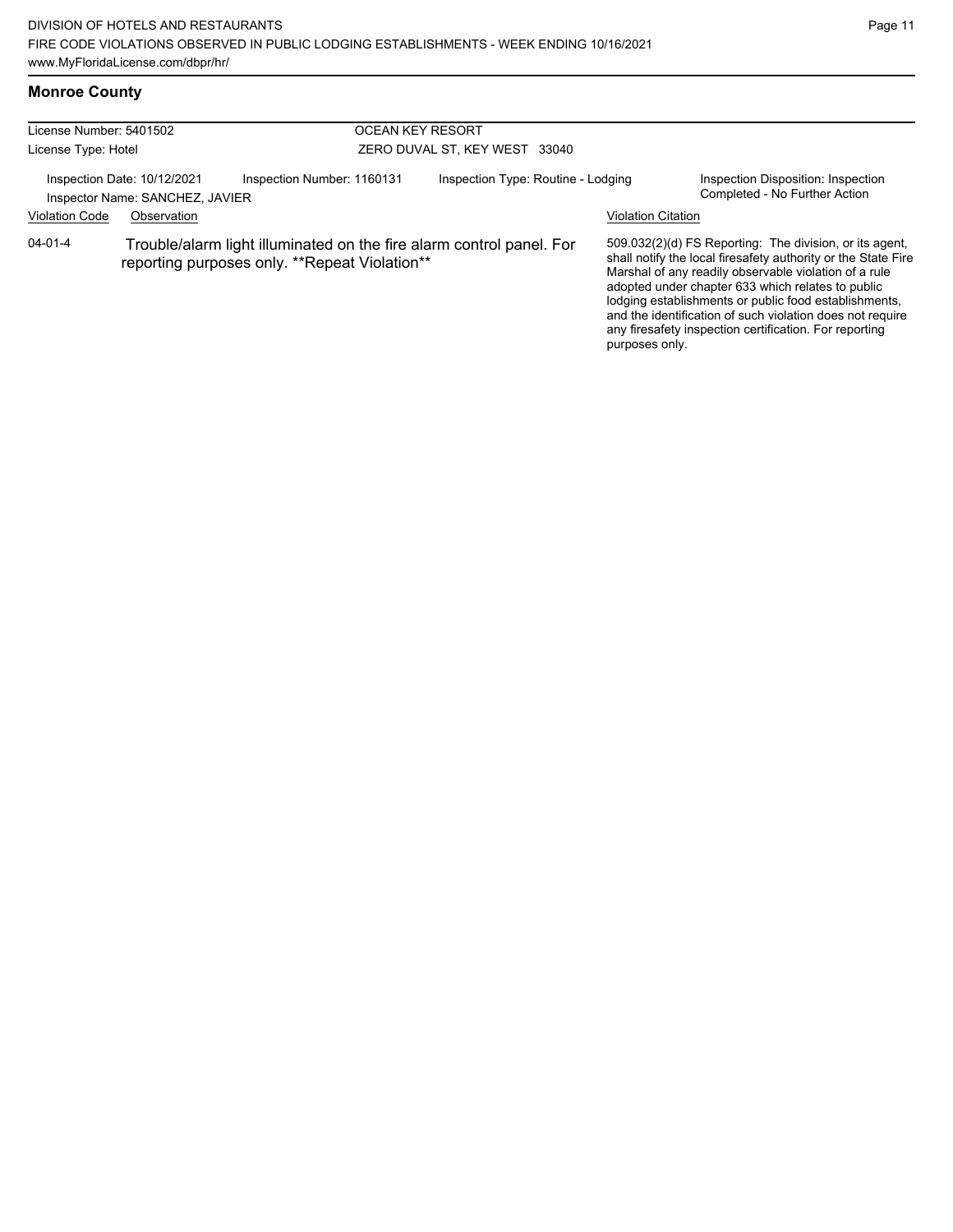## **Nassau County**

| License Number: 5500975<br>License Type: Apartment |                                                                                |                                                                                                                         | LODGING RESOURCES<br>57 S FLETCHER AVE, FERNANDINA BEACH 32034 |                                                                     |                           |                                                                                                                                                                                                                                                                                                                                                                                                                            |
|----------------------------------------------------|--------------------------------------------------------------------------------|-------------------------------------------------------------------------------------------------------------------------|----------------------------------------------------------------|---------------------------------------------------------------------|---------------------------|----------------------------------------------------------------------------------------------------------------------------------------------------------------------------------------------------------------------------------------------------------------------------------------------------------------------------------------------------------------------------------------------------------------------------|
| <b>Violation Code</b>                              | Inspection Date: 10/12/2021<br>Inspector Name: ROZIER, TORRANCE<br>Observation | Inspection Number: 1517725                                                                                              |                                                                | Inspection Type: Routine - Lodging                                  | <b>Violation Citation</b> | Inspection Disposition: Inspection<br>Completed - No Further Action                                                                                                                                                                                                                                                                                                                                                        |
| 02-08-4                                            | attached storage under stairs                                                  | stored under a stairwell. For reporting purposes only.<br>Behind building A (blue building) gas propane grill with tank |                                                                | Propane (LP gas) tank having a water capacity greater than 2.7 lbs. | purposes only.            | 509.032(2)(d) FS Reporting: (d) The division, or its<br>agent, shall notify the local firesafety authority or the<br>State Fire Marshal of any readily observable violation of<br>a rule adopted under chapter 633 which relates to public<br>lodging establishments or public food establishments,<br>and the identification of such violation does not require<br>any firesafety inspection certification. For reporting |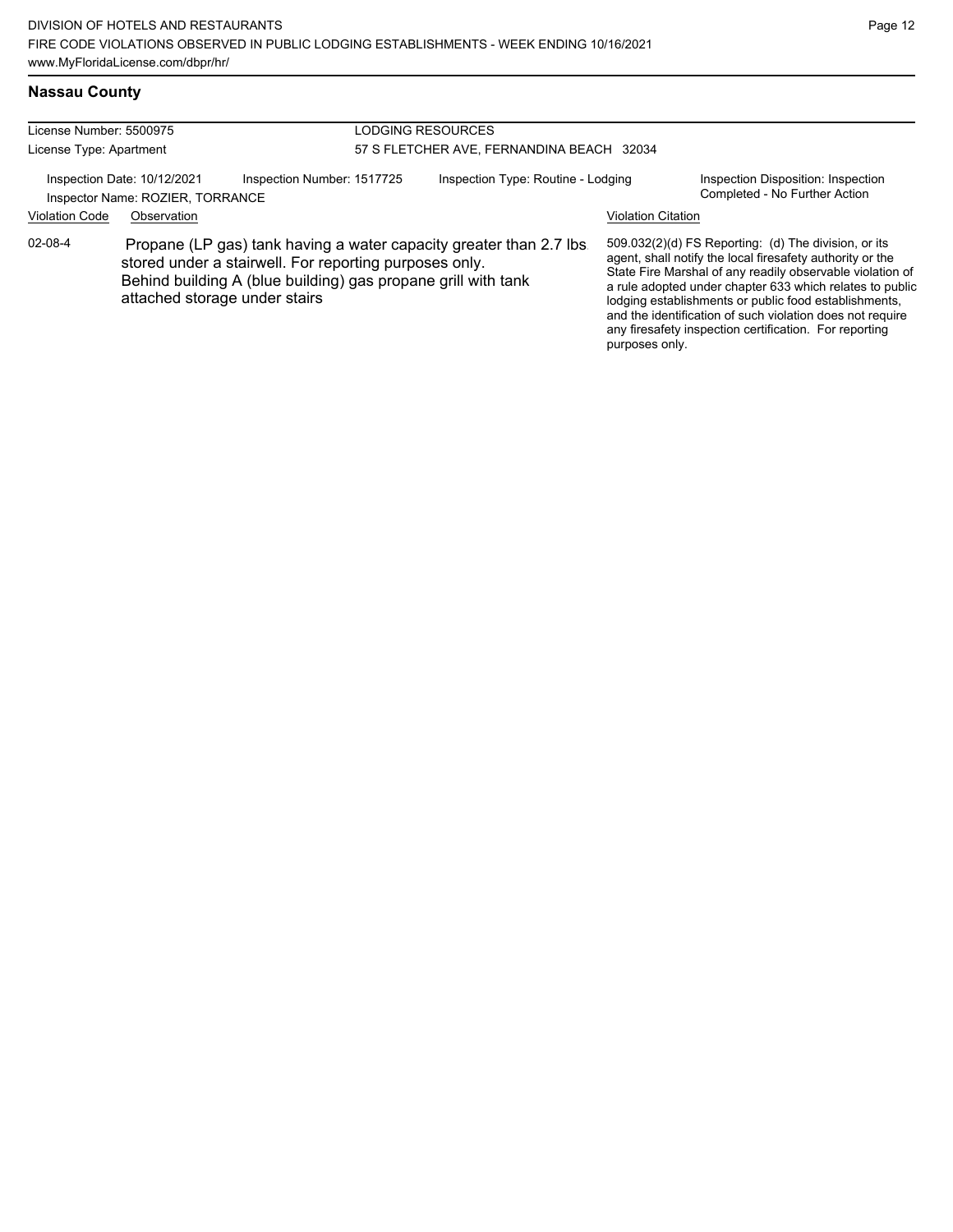## **Orange County**

| License Number: 5811124<br>License Type: Hotel                                                                                                                                            |                                                                                                                                                                                | <b>HOLIDAY INN EXPRESS AND SUITES</b><br>238 S LINE DR, APOPKA 32703 |                                                                                                                                                                                                                                                                                                                                                                                                                                                                     |                                                                                                                                                                                                                                                                                                                                                                                                                        |  |
|-------------------------------------------------------------------------------------------------------------------------------------------------------------------------------------------|--------------------------------------------------------------------------------------------------------------------------------------------------------------------------------|----------------------------------------------------------------------|---------------------------------------------------------------------------------------------------------------------------------------------------------------------------------------------------------------------------------------------------------------------------------------------------------------------------------------------------------------------------------------------------------------------------------------------------------------------|------------------------------------------------------------------------------------------------------------------------------------------------------------------------------------------------------------------------------------------------------------------------------------------------------------------------------------------------------------------------------------------------------------------------|--|
|                                                                                                                                                                                           | Inspection Date: 10/15/2021<br>Inspection Number: 1160822<br>Inspector Name: MONTGOMERY, DOREEN                                                                                | Inspection Type: Routine - Lodging                                   | Inspection Disposition: Warning<br>Issued                                                                                                                                                                                                                                                                                                                                                                                                                           |                                                                                                                                                                                                                                                                                                                                                                                                                        |  |
| <b>Violation Code</b>                                                                                                                                                                     | Observation                                                                                                                                                                    |                                                                      | <b>Violation Citation</b>                                                                                                                                                                                                                                                                                                                                                                                                                                           |                                                                                                                                                                                                                                                                                                                                                                                                                        |  |
| $08 - 01 - 4$<br>Boiler certificate or insurance inspector's boiler report expired. For<br>reporting purposes only.<br>Both boilers expired 6/27/21: per chief engineer Jim, boilers were |                                                                                                                                                                                |                                                                      |                                                                                                                                                                                                                                                                                                                                                                                                                                                                     | 61C-1.004(10) FAC and 509.032(2)(d) FS Reporting:<br>61C-1.004(10) The insurance inspector's boiler report is<br>required annually for power boilers and high<br>pressure/high temperature boilers and biannually for low<br>pressure steam or vapor heating boilers. 509.032(2)(d)                                                                                                                                    |  |
|                                                                                                                                                                                           | just inspected and they are waiting on new certificates.                                                                                                                       |                                                                      | The division, or its agent, shall notify the local firesafety<br>authority or the State Fire Marshal of any readily<br>observable violation of a rule adopted under chapter 633<br>which relates to public lodging establishments or public<br>food establishments, and the identification of such<br>violation does not require any firesafety inspection<br>certification. For reporting purposes only.                                                           |                                                                                                                                                                                                                                                                                                                                                                                                                        |  |
| License Number: 5811125                                                                                                                                                                   |                                                                                                                                                                                | HAMPTON INN AND SUITES ORLANDO-APOPKA                                |                                                                                                                                                                                                                                                                                                                                                                                                                                                                     |                                                                                                                                                                                                                                                                                                                                                                                                                        |  |
| License Type: Hotel                                                                                                                                                                       |                                                                                                                                                                                | 321 S LAKE CORTEZ DR, APOPKA 32703                                   |                                                                                                                                                                                                                                                                                                                                                                                                                                                                     |                                                                                                                                                                                                                                                                                                                                                                                                                        |  |
|                                                                                                                                                                                           | Inspection Date: 10/15/2021<br>Inspection Number: 1160939<br>Inspector Name: MONTGOMERY, DOREEN                                                                                | Inspection Type: Routine - Lodging                                   |                                                                                                                                                                                                                                                                                                                                                                                                                                                                     | Inspection Disposition: Warning<br>Issued                                                                                                                                                                                                                                                                                                                                                                              |  |
| <b>Violation Code</b>                                                                                                                                                                     | Observation                                                                                                                                                                    |                                                                      | <b>Violation Citation</b>                                                                                                                                                                                                                                                                                                                                                                                                                                           |                                                                                                                                                                                                                                                                                                                                                                                                                        |  |
| $08 - 01 - 4$<br>Boiler certificate or insurance inspector's boiler report expired. For<br>reporting purposes only.                                                                       |                                                                                                                                                                                |                                                                      | 61C-1.004(10) FAC and 509.032(2)(d) FS Reporting:<br>61C-1.004(10) The insurance inspector's boiler report is<br>required annually for power boilers and high<br>pressure/high temperature boilers and biannually for low                                                                                                                                                                                                                                           |                                                                                                                                                                                                                                                                                                                                                                                                                        |  |
|                                                                                                                                                                                           | Per chief engineer, boilers were just inspected, awaiting new<br>certificates                                                                                                  |                                                                      | pressure steam or vapor heating boilers. 509.032(2)(d)<br>The division, or its agent, shall notify the local firesafety<br>authority or the State Fire Marshal of any readily<br>observable violation of a rule adopted under chapter 633<br>which relates to public lodging establishments or public<br>food establishments, and the identification of such<br>violation does not require any firesafety inspection<br>certification. For reporting purposes only. |                                                                                                                                                                                                                                                                                                                                                                                                                        |  |
| License Number: 5811148                                                                                                                                                                   |                                                                                                                                                                                | RESIDENCE INN BY MARRIOTT ORLANDO DOWNTOWN                           |                                                                                                                                                                                                                                                                                                                                                                                                                                                                     |                                                                                                                                                                                                                                                                                                                                                                                                                        |  |
| License Type: Hotel                                                                                                                                                                       |                                                                                                                                                                                | 680 N ORANGE AVE, ORLANDO 32801                                      |                                                                                                                                                                                                                                                                                                                                                                                                                                                                     |                                                                                                                                                                                                                                                                                                                                                                                                                        |  |
|                                                                                                                                                                                           | Inspection Date: 10/11/2021<br>Inspection Number: 1160289<br>Inspector Name: JENKINS, JOSHUA                                                                                   | Inspection Type: Routine - Lodging                                   |                                                                                                                                                                                                                                                                                                                                                                                                                                                                     | Inspection Disposition: Warning<br>Issued                                                                                                                                                                                                                                                                                                                                                                              |  |
| <b>Violation Code</b>                                                                                                                                                                     | Observation                                                                                                                                                                    |                                                                      | <b>Violation Citation</b>                                                                                                                                                                                                                                                                                                                                                                                                                                           |                                                                                                                                                                                                                                                                                                                                                                                                                        |  |
| $04 - 01 - 4$                                                                                                                                                                             | Trouble/alarm light illuminated on the fire alarm control panel. For<br>reporting purposes only.                                                                               |                                                                      | purposes only.                                                                                                                                                                                                                                                                                                                                                                                                                                                      | 509.032(2)(d) FS Reporting: The division, or its agent,<br>shall notify the local firesafety authority or the State Fire<br>Marshal of any readily observable violation of a rule<br>adopted under chapter 633 which relates to public<br>lodging establishments or public food establishments,<br>and the identification of such violation does not require<br>any firesafety inspection certification. For reporting |  |
| License Number: 5810555                                                                                                                                                                   |                                                                                                                                                                                | CROWNE PLAZA ORLANDO UNIVERSAL                                       |                                                                                                                                                                                                                                                                                                                                                                                                                                                                     |                                                                                                                                                                                                                                                                                                                                                                                                                        |  |
| License Type: Hotel                                                                                                                                                                       |                                                                                                                                                                                | 7800 UNIVERSAL BLVD, ORLANDO 32819                                   |                                                                                                                                                                                                                                                                                                                                                                                                                                                                     |                                                                                                                                                                                                                                                                                                                                                                                                                        |  |
|                                                                                                                                                                                           | Inspection Date: 10/14/2021<br>Inspection Number: 1161219<br>Inspector Name: KOSTELNY, ROGER                                                                                   | Inspection Type: Routine - Lodging                                   |                                                                                                                                                                                                                                                                                                                                                                                                                                                                     | Inspection Disposition: Inspection<br>Completed - No Further Action                                                                                                                                                                                                                                                                                                                                                    |  |
| <b>Violation Code</b>                                                                                                                                                                     | Observation                                                                                                                                                                    |                                                                      | <b>Violation Citation</b>                                                                                                                                                                                                                                                                                                                                                                                                                                           |                                                                                                                                                                                                                                                                                                                                                                                                                        |  |
| $04 - 01 - 4$                                                                                                                                                                             | Trouble/alarm light illuminated on the fire alarm control panel. For<br>reporting purposes only.<br>Trouble light for stairwell<br>Contractor called out and part is on order. |                                                                      | purposes only.                                                                                                                                                                                                                                                                                                                                                                                                                                                      | 509.032(2)(d) FS Reporting: The division, or its agent,<br>shall notify the local firesafety authority or the State Fire<br>Marshal of any readily observable violation of a rule<br>adopted under chapter 633 which relates to public<br>lodging establishments or public food establishments,<br>and the identification of such violation does not require<br>any firesafety inspection certification. For reporting |  |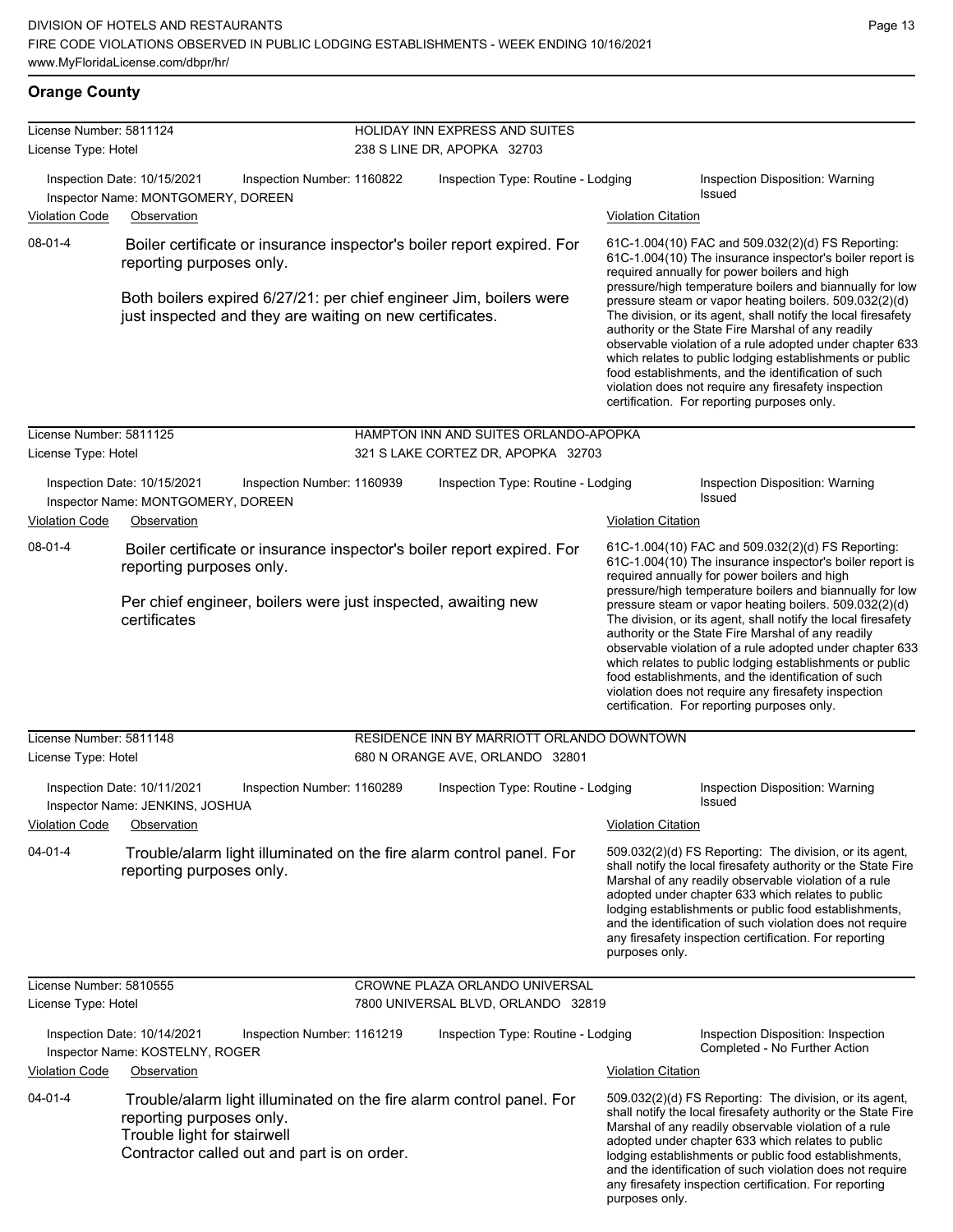### **Orange County**

| License Number: 5806250                                       |                                                                            |                                                                                                                                                                                                        | <b>FOUR POINTS BY SHERATON</b>              |                           |                                                                                                                                                                                                                                                                                                                                                                                                                                                                                                                                                                                                                                                                                                  |
|---------------------------------------------------------------|----------------------------------------------------------------------------|--------------------------------------------------------------------------------------------------------------------------------------------------------------------------------------------------------|---------------------------------------------|---------------------------|--------------------------------------------------------------------------------------------------------------------------------------------------------------------------------------------------------------------------------------------------------------------------------------------------------------------------------------------------------------------------------------------------------------------------------------------------------------------------------------------------------------------------------------------------------------------------------------------------------------------------------------------------------------------------------------------------|
| License Type: Hotel                                           |                                                                            |                                                                                                                                                                                                        | 6435 WESTWOOD BLVD, ORLANDO 32821           |                           |                                                                                                                                                                                                                                                                                                                                                                                                                                                                                                                                                                                                                                                                                                  |
| Inspection Date: 10/11/2021<br>Inspector Name: NIEVES, RAFAEL |                                                                            | Inspection Number: 1160201                                                                                                                                                                             | Inspection Type: Routine - Lodging          |                           | Inspection Disposition: Warning<br><b>Issued</b>                                                                                                                                                                                                                                                                                                                                                                                                                                                                                                                                                                                                                                                 |
| <b>Violation Code</b>                                         | Observation                                                                |                                                                                                                                                                                                        |                                             | <b>Violation Citation</b> |                                                                                                                                                                                                                                                                                                                                                                                                                                                                                                                                                                                                                                                                                                  |
| 08-01-4                                                       | reporting purposes only.<br>04/03/21.                                      | Boiler certificate or insurance inspector's boiler report expired. For<br>For FL131953, expired on 04/03/21 and for FL131952, expired on                                                               |                                             |                           | 61C-1.004(10) FAC and 509.032(2)(d) FS Reporting:<br>61C-1.004(10) The insurance inspector's boiler report is<br>required annually for power boilers and high<br>pressure/high temperature boilers and biannually for low<br>pressure steam or vapor heating boilers. 509.032(2)(d)<br>The division, or its agent, shall notify the local firesafety<br>authority or the State Fire Marshal of any readily<br>observable violation of a rule adopted under chapter 633<br>which relates to public lodging establishments or public<br>food establishments, and the identification of such<br>violation does not require any firesafety inspection<br>certification. For reporting purposes only. |
| License Number: 5811122                                       |                                                                            |                                                                                                                                                                                                        | WALDORF ASTORIA ORLANDO BONNET CREEK RESORT |                           |                                                                                                                                                                                                                                                                                                                                                                                                                                                                                                                                                                                                                                                                                                  |
| License Type: Hotel                                           |                                                                            |                                                                                                                                                                                                        | 14200 BONNET CREEK RESORT LN, ORLANDO 32821 |                           |                                                                                                                                                                                                                                                                                                                                                                                                                                                                                                                                                                                                                                                                                                  |
|                                                               | Inspection Date: 10/15/2021<br>Inspector Name: NIEVES, RAFAEL              | Inspection Number: 1160815                                                                                                                                                                             | Inspection Type: Routine - Lodging          |                           | Inspection Disposition: Inspection<br>Completed - No Further Action                                                                                                                                                                                                                                                                                                                                                                                                                                                                                                                                                                                                                              |
| <b>Violation Code</b>                                         | Observation                                                                |                                                                                                                                                                                                        |                                             | <b>Violation Citation</b> |                                                                                                                                                                                                                                                                                                                                                                                                                                                                                                                                                                                                                                                                                                  |
| 08-04-4                                                       |                                                                            | Boiler certificate not posted in the boiler room. For reporting<br>purposes only. ** Corrected On-Site**                                                                                               |                                             |                           | 61C-1.004(10) FAC and 509.032(2)(d) FS Reporting:<br>61C-1.004(10) The insurance inspector's boiler report<br>shall be posted in the boiler room. 509.032(2)(d) The<br>division, or its agent, shall notify the local firesafety<br>authority or the State Fire Marshal of any readily<br>observable violation of a rule adopted under chapter 633<br>which relates to public lodging establishments or public<br>food establishments, and the identification of such<br>violation does not require any firesafety inspection<br>certification. For reporting purposes only.                                                                                                                     |
| License Number: 5810888                                       |                                                                            |                                                                                                                                                                                                        | DISNEY'S POP CENTURY RESORT                 |                           |                                                                                                                                                                                                                                                                                                                                                                                                                                                                                                                                                                                                                                                                                                  |
| License Type: Motel                                           |                                                                            |                                                                                                                                                                                                        | 1050 CENTURY DRIVE, LAKE BUENA VISTA 32830  |                           |                                                                                                                                                                                                                                                                                                                                                                                                                                                                                                                                                                                                                                                                                                  |
|                                                               | Inspection Date: 10/12/2021<br>Inspector Name: SPEIGHTS, BLANCHIE MACHELLE | Inspection Number: 1217933                                                                                                                                                                             | Inspection Type: Routine - Lodging          |                           | Inspection Disposition: Inspection<br>Completed - No Further Action                                                                                                                                                                                                                                                                                                                                                                                                                                                                                                                                                                                                                              |
| <b>Violation Code</b>                                         | Observation                                                                |                                                                                                                                                                                                        |                                             | <b>Violation Citation</b> |                                                                                                                                                                                                                                                                                                                                                                                                                                                                                                                                                                                                                                                                                                  |
| 08-01-4                                                       | reporting purposes only.                                                   | Boiler certificate or insurance inspector's boiler report expired. For<br>Observed boiler certificates expired on 10/2/2021, notify<br>engineering at time of inspection. ** Corrective Action Taken** |                                             |                           | 61C-1.004(10) FAC and 509.032(2)(d) FS Reporting:<br>61C-1.004(10) The insurance inspector's boiler report is<br>required annually for power boilers and high<br>pressure/high temperature boilers and biannually for low<br>pressure steam or vapor heating boilers. 509.032(2)(d)<br>The division, or its agent, shall notify the local firesafety<br>authority or the State Fire Marshal of any readily<br>observable violation of a rule adopted under chapter 633<br>which relates to public lodging establishments or public                                                                                                                                                               |

food establishments, and the identification of such violation does not require any firesafety inspection certification. For reporting purposes only.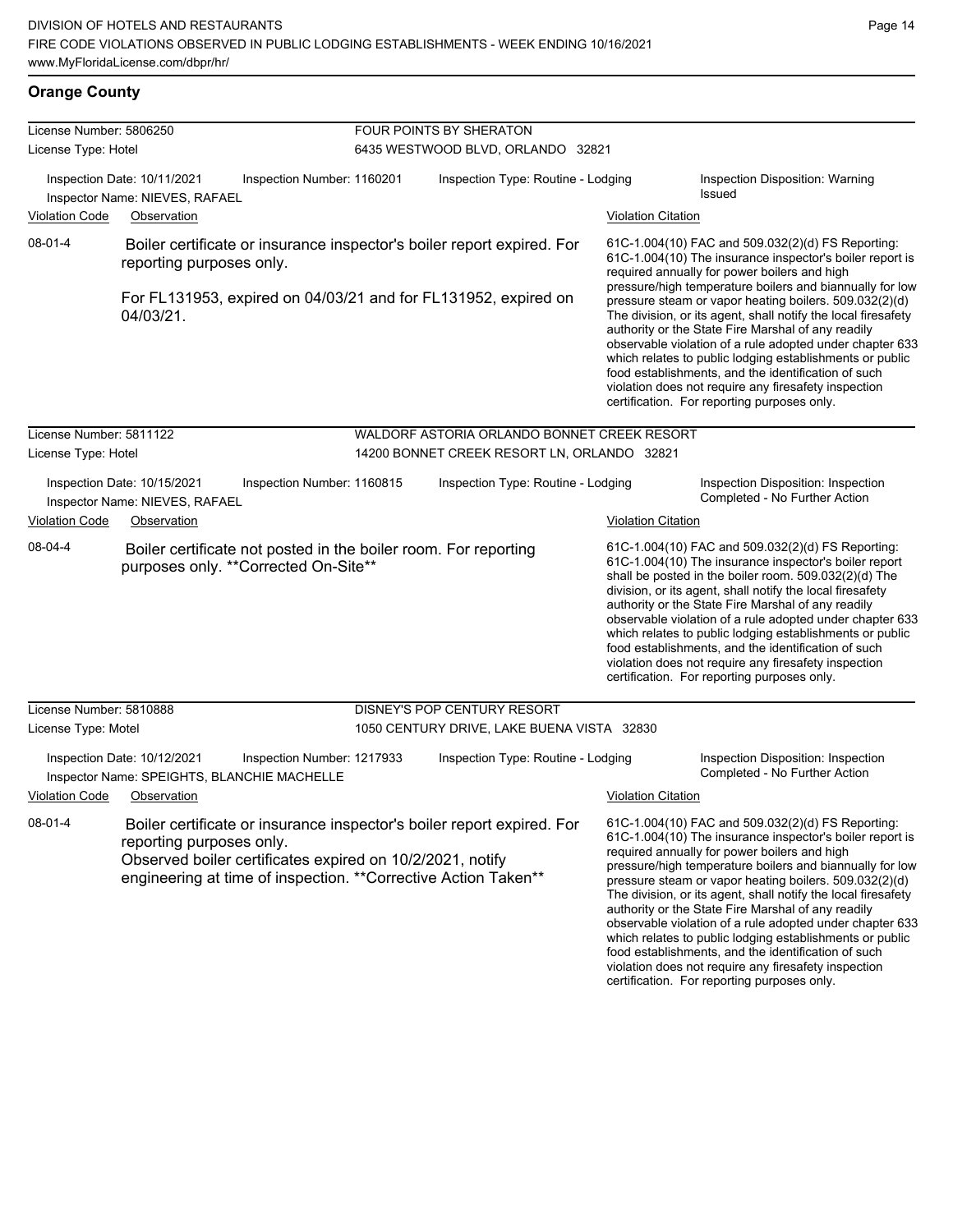| License Number: 5900752                                         |                                                            |                                                                                                              | <b>SEVILLA INN</b>                                |                                                              |                           |                                                                                                                                                                                                                                                                                                                                                                                                                                                                                                                                                                                                                                                                                                                                                                                                                                                                   |  |
|-----------------------------------------------------------------|------------------------------------------------------------|--------------------------------------------------------------------------------------------------------------|---------------------------------------------------|--------------------------------------------------------------|---------------------------|-------------------------------------------------------------------------------------------------------------------------------------------------------------------------------------------------------------------------------------------------------------------------------------------------------------------------------------------------------------------------------------------------------------------------------------------------------------------------------------------------------------------------------------------------------------------------------------------------------------------------------------------------------------------------------------------------------------------------------------------------------------------------------------------------------------------------------------------------------------------|--|
| License Type: Motel                                             |                                                            |                                                                                                              | 4640 W IRLO BRONSON MEMORIAL HWY, KISSIMMEE 34746 |                                                              |                           |                                                                                                                                                                                                                                                                                                                                                                                                                                                                                                                                                                                                                                                                                                                                                                                                                                                                   |  |
| Inspection Date: 10/15/2021<br>Inspector Name: FERTIL, SYLVERST |                                                            | Inspection Number: 1220913                                                                                   | Inspection Type: Complaint Full                   |                                                              |                           | Inspection Disposition: Inspection<br>Completed - No Further Action                                                                                                                                                                                                                                                                                                                                                                                                                                                                                                                                                                                                                                                                                                                                                                                               |  |
| <b>Violation Code</b>                                           | Observation                                                |                                                                                                              |                                                   |                                                              | <b>Violation Citation</b> |                                                                                                                                                                                                                                                                                                                                                                                                                                                                                                                                                                                                                                                                                                                                                                                                                                                                   |  |
| $04 - 02 - 4$                                                   |                                                            | No smoke detector provided in guest room/unit. For reporting<br>purposes only. Observed in room 204 and 214. |                                                   |                                                              |                           | 509.215(1) and (2) and 509.032(2)(d) FS Reporting:<br>509.215(1) Each guest room shall be equipped with an<br>approved listed single-station smoke detector meeting<br>the minimum requirements of NFPA-74 Standards for<br>the Installation, Maintenance and Use of Household Fire<br>Warning Equipment. (2) The building has smoke<br>detectors in each guest room individually annunciating<br>to a panel at a supervised location. 509.032(2)(d) The<br>division, or its agent, shall notify the local firesafety<br>authority or the State Fire Marshal of any readily<br>observable violation of a rule adopted under chapter 633<br>which relates to public lodging establishments or public<br>food establishments, and the identification of such<br>violation does not require any firesafety inspection<br>certification. For reporting purposes only. |  |
| License Number: 5912072                                         |                                                            |                                                                                                              |                                                   | WYNDHAM ORLANDO RESORT & CONFERENCE CENTER, CELEBRATION AREA |                           |                                                                                                                                                                                                                                                                                                                                                                                                                                                                                                                                                                                                                                                                                                                                                                                                                                                                   |  |
| License Type: Hotel                                             |                                                            |                                                                                                              |                                                   | 3011 MAINGATE LN, KISSIMMEE 34747                            |                           |                                                                                                                                                                                                                                                                                                                                                                                                                                                                                                                                                                                                                                                                                                                                                                                                                                                                   |  |
|                                                                 | Inspection Date: 10/13/2021<br>Inspector Name: IRVEN, RYAN | Inspection Number: 1160091                                                                                   |                                                   | Inspection Type: Routine - Lodging                           |                           | Inspection Disposition: Inspection<br>Completed - No Further Action                                                                                                                                                                                                                                                                                                                                                                                                                                                                                                                                                                                                                                                                                                                                                                                               |  |
| <b>Violation Code</b>                                           | Observation                                                |                                                                                                              |                                                   |                                                              | <b>Violation Citation</b> |                                                                                                                                                                                                                                                                                                                                                                                                                                                                                                                                                                                                                                                                                                                                                                                                                                                                   |  |
| $04 - 01 - 4$                                                   | reporting purposes only.                                   | Trouble/alarm light illuminated on the fire alarm control panel. For                                         |                                                   |                                                              | purposes only.            | 509.032(2)(d) FS Reporting: The division, or its agent,<br>shall notify the local firesafety authority or the State Fire<br>Marshal of any readily observable violation of a rule<br>adopted under chapter 633 which relates to public<br>lodging establishments or public food establishments,<br>and the identification of such violation does not require<br>any firesafety inspection certification. For reporting                                                                                                                                                                                                                                                                                                                                                                                                                                            |  |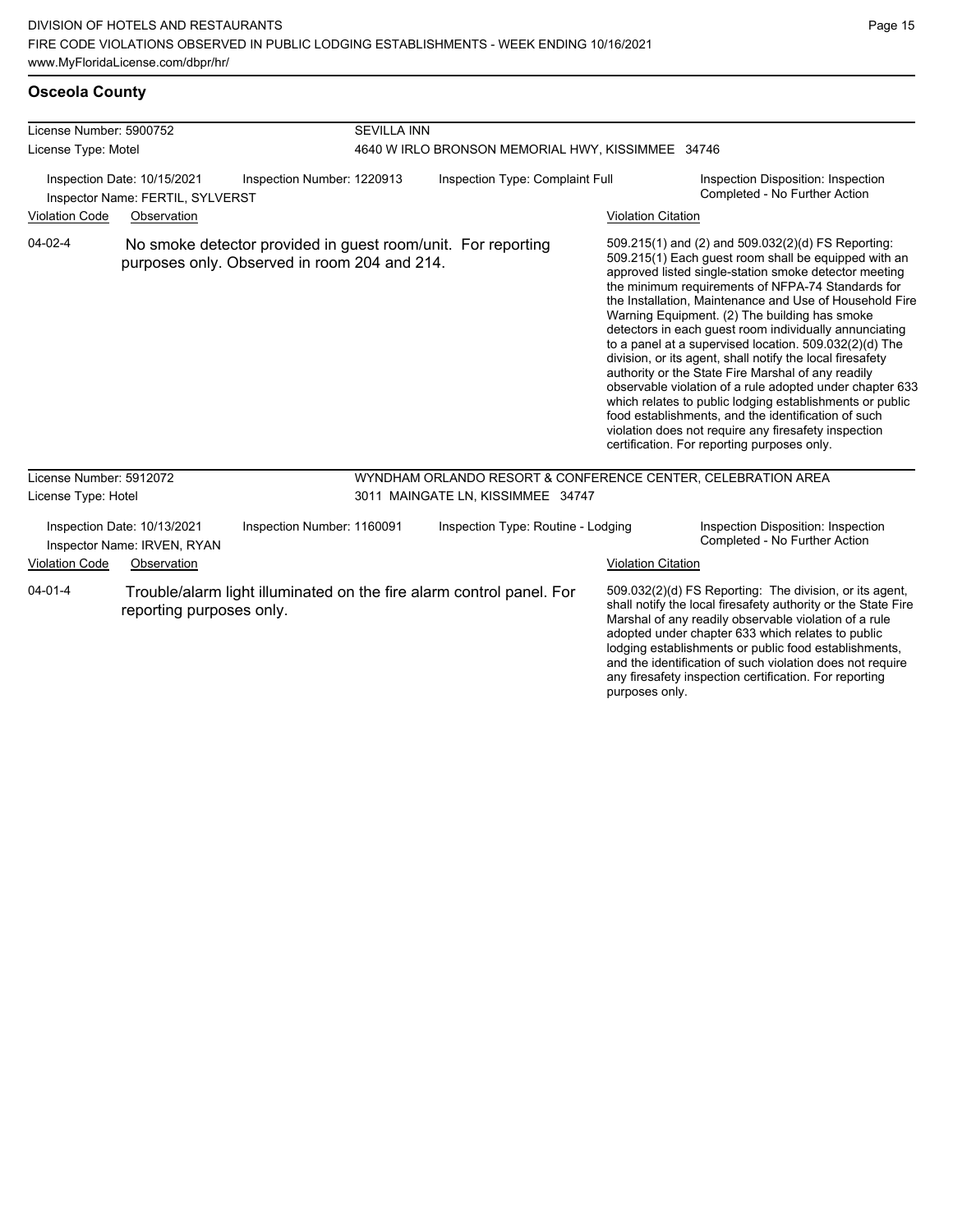any firesafety inspection certification. For reporting

purposes only.

## **Palm Beach County**

| License Number: 6014062                                      |                                                                                                                                                                                                                                                                                                                          |                                                                                                                 | WOODSPRING SUITES LAKE WORTH       |                                                                                                                                                                                                                                                                                                                                                                                                                                              |                                                                                                                                                                                                                                                                                                                                                                  |
|--------------------------------------------------------------|--------------------------------------------------------------------------------------------------------------------------------------------------------------------------------------------------------------------------------------------------------------------------------------------------------------------------|-----------------------------------------------------------------------------------------------------------------|------------------------------------|----------------------------------------------------------------------------------------------------------------------------------------------------------------------------------------------------------------------------------------------------------------------------------------------------------------------------------------------------------------------------------------------------------------------------------------------|------------------------------------------------------------------------------------------------------------------------------------------------------------------------------------------------------------------------------------------------------------------------------------------------------------------------------------------------------------------|
| License Type: Hotel                                          |                                                                                                                                                                                                                                                                                                                          |                                                                                                                 | 2171 10 AVE N, LAKE WORTH 33461    |                                                                                                                                                                                                                                                                                                                                                                                                                                              |                                                                                                                                                                                                                                                                                                                                                                  |
|                                                              | Inspection Date: 10/13/2021<br>Inspector Name: MONTILLA, NATHALIE                                                                                                                                                                                                                                                        | Inspection Number: 1162045                                                                                      | Inspection Type: Complaint Full    |                                                                                                                                                                                                                                                                                                                                                                                                                                              | Inspection Disposition: Call Back -<br>Complied                                                                                                                                                                                                                                                                                                                  |
| <b>Violation Code</b>                                        | Observation                                                                                                                                                                                                                                                                                                              |                                                                                                                 |                                    | <b>Violation Citation</b>                                                                                                                                                                                                                                                                                                                                                                                                                    |                                                                                                                                                                                                                                                                                                                                                                  |
| $01 - 02 - 4$                                                | - From initial inspection : Portable fire extinguisher pressure gauge<br>indicates the extinguisher is in need of recharge. For reporting<br>purposes only.<br>Next to housekeeping door. - From follow-up inspection<br>2021-09-13: ** Time Extended**<br>- From follow-up inspection<br>2021-10-13: ** Time Extended** |                                                                                                                 |                                    | 509.032(2)(d) FS Reporting: (d) The division, or its<br>agent, shall notify the local firesafety authority or the<br>State Fire Marshal of any readily observable violation of<br>a rule adopted under chapter 633 which relates to public<br>lodging establishments or public food establishments,<br>and the identification of such violation does not require<br>any firesafety inspection certification. For reporting<br>purposes only. |                                                                                                                                                                                                                                                                                                                                                                  |
| License Number: 6014193                                      |                                                                                                                                                                                                                                                                                                                          |                                                                                                                 | <b>TOTAL PROPERTY MANAGEMENT</b>   |                                                                                                                                                                                                                                                                                                                                                                                                                                              |                                                                                                                                                                                                                                                                                                                                                                  |
| License Type: Apartment                                      |                                                                                                                                                                                                                                                                                                                          |                                                                                                                 | 977 MINER RD, LANTANA 33462        |                                                                                                                                                                                                                                                                                                                                                                                                                                              |                                                                                                                                                                                                                                                                                                                                                                  |
| Inspection Date: 10/12/2021<br>Inspector Name: PITRE, ASTRID |                                                                                                                                                                                                                                                                                                                          | Inspection Number: 1516611                                                                                      | Inspection Type: Routine - Lodging |                                                                                                                                                                                                                                                                                                                                                                                                                                              | Inspection Disposition: Inspection<br>Completed - No Further Action                                                                                                                                                                                                                                                                                              |
| <b>Violation Code</b>                                        | Observation                                                                                                                                                                                                                                                                                                              |                                                                                                                 |                                    | <b>Violation Citation</b>                                                                                                                                                                                                                                                                                                                                                                                                                    |                                                                                                                                                                                                                                                                                                                                                                  |
| $01 - 02 - 4$                                                | For reporting purposes only.                                                                                                                                                                                                                                                                                             | Portable fire extinguisher pressure gauge indicates the extinguisher<br>is in need of recharge, next to unit 6. |                                    |                                                                                                                                                                                                                                                                                                                                                                                                                                              | 509.032(2)(d) FS Reporting: (d) The division, or its<br>agent, shall notify the local firesafety authority or the<br>State Fire Marshal of any readily observable violation of<br>a rule adopted under chapter 633 which relates to public<br>lodging establishments or public food establishments,<br>and the identification of such violation does not require |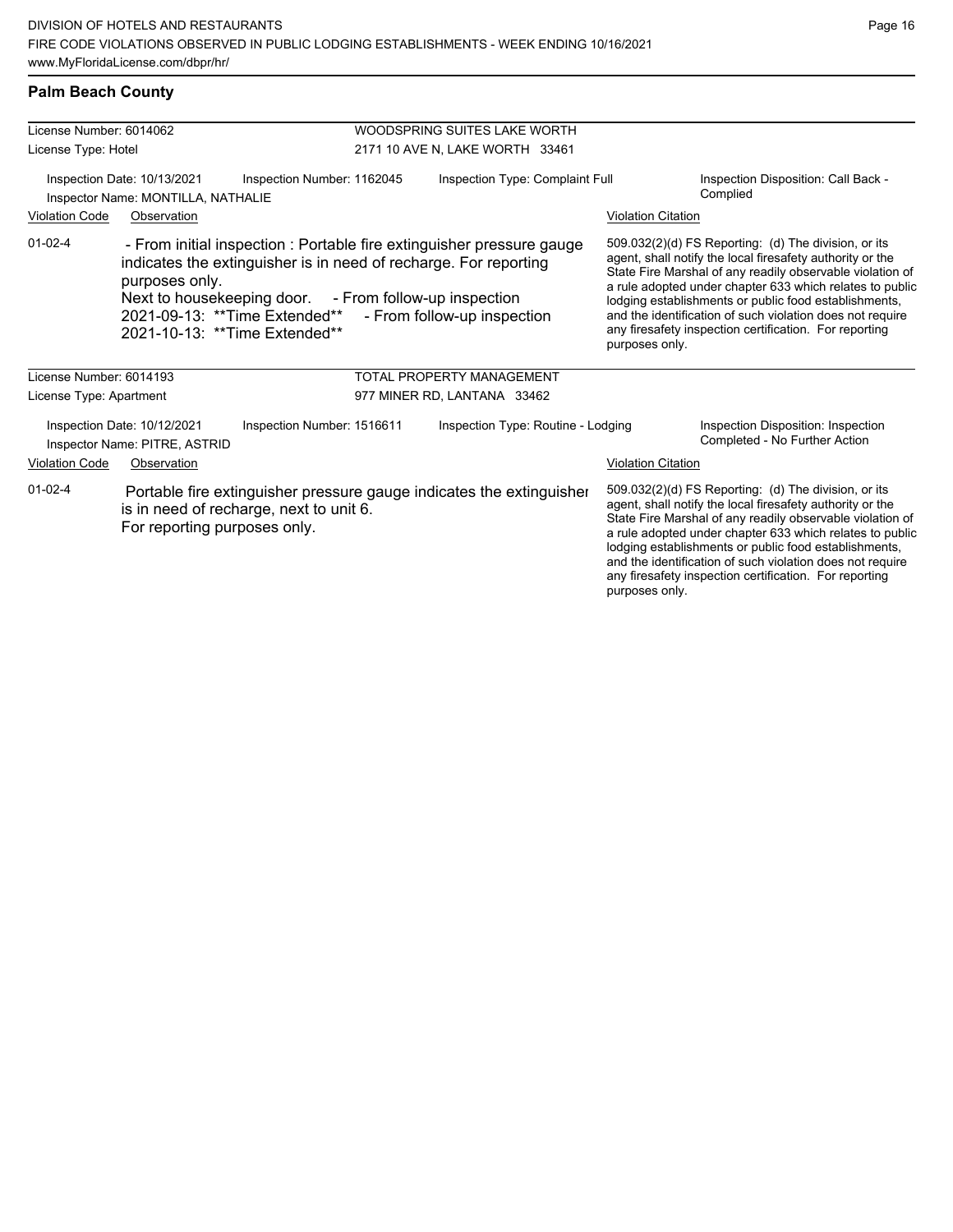## **Pasco County**

| License Number: 6100129                                                                    |             |                                    | PF ALLIANCE BORROWER LLC                                                                                                                                                                                             |                                                                     |                                                                                                                                                                                                                                                                                                                                                                                                                            |  |  |
|--------------------------------------------------------------------------------------------|-------------|------------------------------------|----------------------------------------------------------------------------------------------------------------------------------------------------------------------------------------------------------------------|---------------------------------------------------------------------|----------------------------------------------------------------------------------------------------------------------------------------------------------------------------------------------------------------------------------------------------------------------------------------------------------------------------------------------------------------------------------------------------------------------------|--|--|
| License Type: Apartment                                                                    |             | 38010 14 AVE, ZEPHYRHILLS 33542    |                                                                                                                                                                                                                      |                                                                     |                                                                                                                                                                                                                                                                                                                                                                                                                            |  |  |
| Inspection Date: 10/14/2021<br>Inspection Number: 1529292<br>Inspector Name: POWELL, DAVID |             | Inspection Type: Routine - Lodging |                                                                                                                                                                                                                      | Inspection Disposition: Inspection<br>Completed - No Further Action |                                                                                                                                                                                                                                                                                                                                                                                                                            |  |  |
| <b>Violation Code</b>                                                                      | Observation |                                    |                                                                                                                                                                                                                      | <b>Violation Citation</b>                                           |                                                                                                                                                                                                                                                                                                                                                                                                                            |  |  |
| $01 - 03 - 4$                                                                              | level.      |                                    | Portable fire extinguisher missing from it's designated location (sign<br>present indicating designated location). For reporting purposes only.<br>Observed the fire extinguisher missing from the box on the second | purposes only.                                                      | 509.032(2)(d) FS Reporting: (d) The division, or its<br>agent, shall notify the local firesafety authority or the<br>State Fire Marshal of any readily observable violation of<br>a rule adopted under chapter 633 which relates to public<br>lodging establishments or public food establishments,<br>and the identification of such violation does not require<br>any firesafety inspection certification. For reporting |  |  |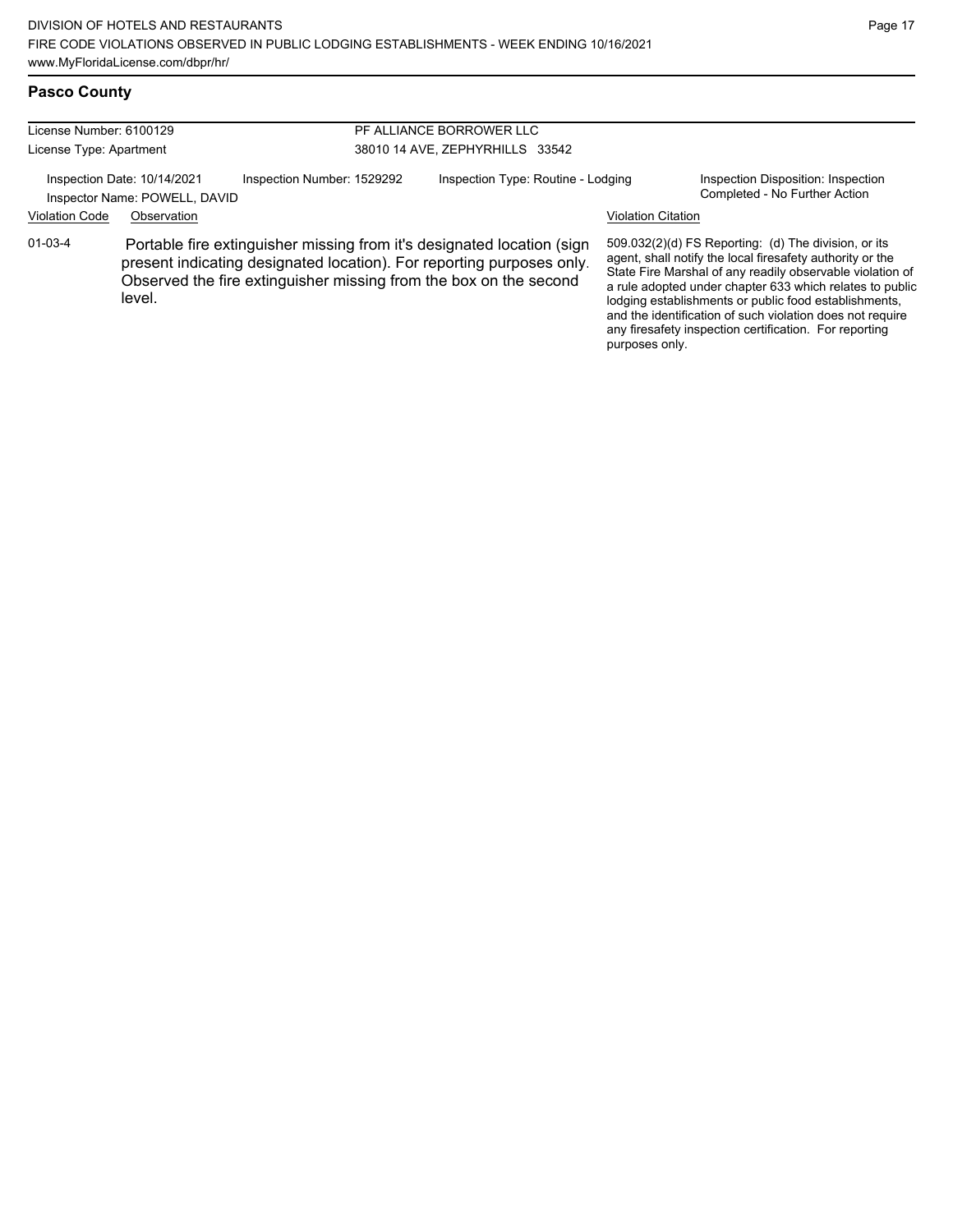## **Pinellas County**

| License Number: 6215777                                                                       |                                                               |                                                           | SUNCOAST BEACH VILLAS              |                                                                                                                                             |                           |                                                                                                                                                                                                                                                                                                                                                                                                                            |  |
|-----------------------------------------------------------------------------------------------|---------------------------------------------------------------|-----------------------------------------------------------|------------------------------------|---------------------------------------------------------------------------------------------------------------------------------------------|---------------------------|----------------------------------------------------------------------------------------------------------------------------------------------------------------------------------------------------------------------------------------------------------------------------------------------------------------------------------------------------------------------------------------------------------------------------|--|
| License Type: Motel                                                                           |                                                               |                                                           |                                    | 10232 GULF BLVD, TREASURE ISLAND 33706                                                                                                      |                           |                                                                                                                                                                                                                                                                                                                                                                                                                            |  |
| Inspection Date: 10/11/2021<br>Inspection Number: 1219420<br>Inspector Name: DAY-WALKER, LISA |                                                               |                                                           | Inspection Type: Routine - Lodging |                                                                                                                                             |                           | Inspection Disposition: Inspection<br>Completed - No Further Action                                                                                                                                                                                                                                                                                                                                                        |  |
| <b>Violation Code</b>                                                                         | Observation                                                   |                                                           |                                    |                                                                                                                                             | <b>Violation Citation</b> |                                                                                                                                                                                                                                                                                                                                                                                                                            |  |
| $01 - 01 - 4$                                                                                 |                                                               | unit v103 is in over charge zone.                         |                                    | Portable fire extinguisher pressure gauge indicates the extinguisher<br>is overcharged. For reporting purposes only. Fire extinguisher near | purposes only.            | 509.032(2)(d) FS Reporting: (d) The division, or its<br>agent, shall notify the local firesafety authority or the<br>State Fire Marshal of any readily observable violation of<br>a rule adopted under chapter 633 which relates to public<br>lodging establishments or public food establishments,<br>and the identification of such violation does not require<br>any firesafety inspection certification. For reporting |  |
| License Number: 6205545                                                                       |                                                               |                                                           |                                    | <b>MARISOL VISTA APARTMENTS</b>                                                                                                             |                           |                                                                                                                                                                                                                                                                                                                                                                                                                            |  |
| License Type: Apartment                                                                       |                                                               |                                                           |                                    | 1280 N 102 AVE, ST. PETERSBURG 33716                                                                                                        |                           |                                                                                                                                                                                                                                                                                                                                                                                                                            |  |
|                                                                                               | Inspection Date: 10/15/2021<br>Inspector Name: LOZANO, KELVIN | Inspection Number: 1533192                                |                                    | Inspection Type: Complaint Full                                                                                                             |                           | Inspection Disposition: Warning<br>Issued                                                                                                                                                                                                                                                                                                                                                                                  |  |
| <b>Violation Code</b>                                                                         | Observation                                                   |                                                           |                                    |                                                                                                                                             | <b>Violation Citation</b> |                                                                                                                                                                                                                                                                                                                                                                                                                            |  |
| $01 - 02 - 4$                                                                                 | extinguisher near unit 5-203                                  | is in need of recharge. For reporting purposes only. Fire |                                    | Portable fire extinguisher pressure gauge indicates the extinguisher                                                                        |                           | 509.032(2)(d) FS Reporting: (d) The division, or its<br>agent, shall notify the local firesafety authority or the<br>State Fire Marshal of any readily observable violation of<br>a rule adopted under chapter 633 which relates to public<br>lodging establishments or public food establishments,<br>and the identification of such violation does not require                                                           |  |

any firesafety inspection certification. For reporting

purposes only.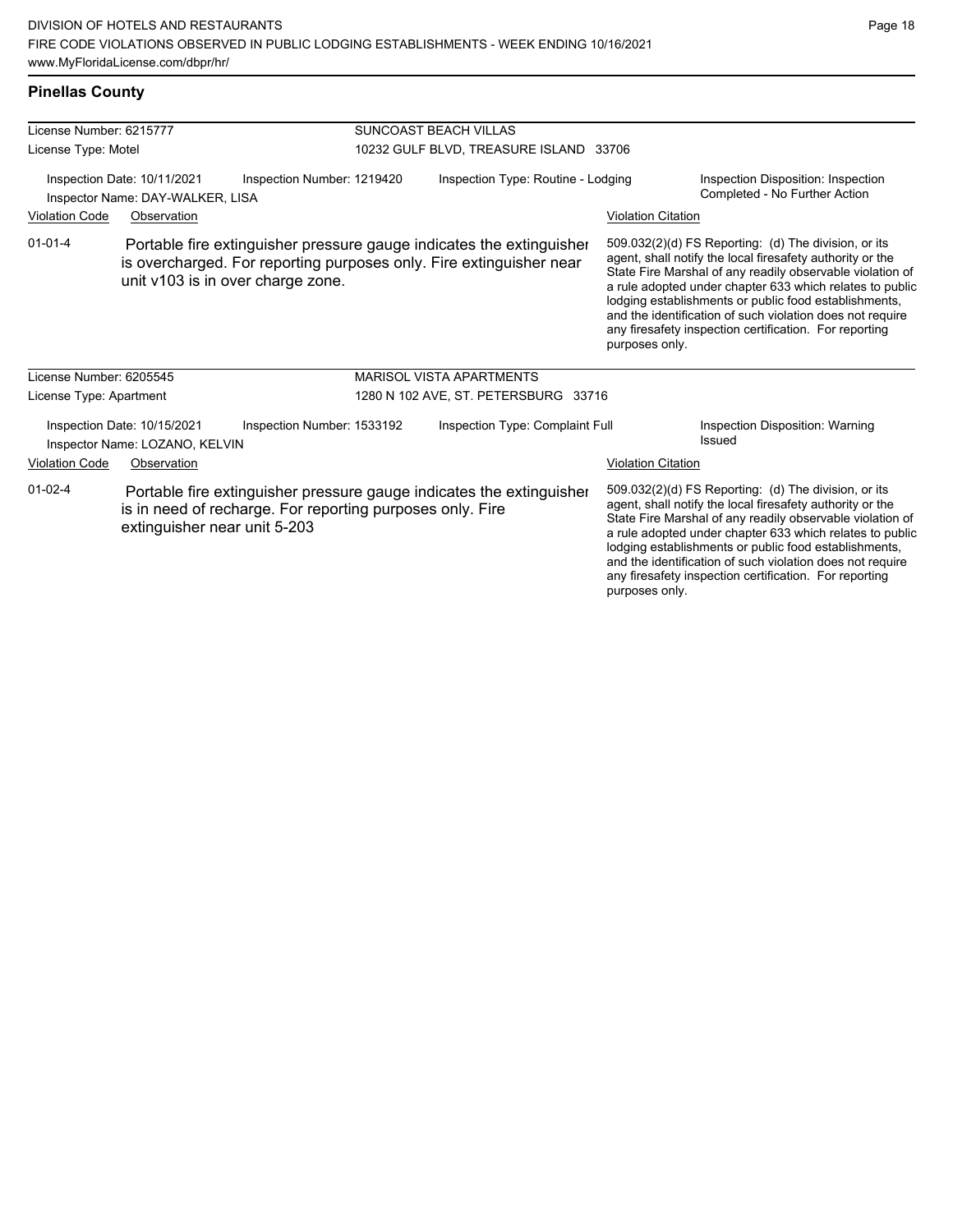### **Seminole County**

| License Number: 6903796<br>License Type: Hotel                    |                              |                                                                                                                                                                                                                                                                                  | EXTENDED STAY AMERICA #1619<br>1036 GREENWOOD BLVD, LAKE MARY 32746 |                           |                                                                                                                                                                                                                                                                                                                                                                                                                                                                        |
|-------------------------------------------------------------------|------------------------------|----------------------------------------------------------------------------------------------------------------------------------------------------------------------------------------------------------------------------------------------------------------------------------|---------------------------------------------------------------------|---------------------------|------------------------------------------------------------------------------------------------------------------------------------------------------------------------------------------------------------------------------------------------------------------------------------------------------------------------------------------------------------------------------------------------------------------------------------------------------------------------|
| Inspection Date: 10/13/2021<br>Inspector Name: THORNCROFT, ROBERT |                              | Inspection Number: 1160810                                                                                                                                                                                                                                                       | Inspection Type: Routine - Lodging                                  |                           | Inspection Disposition: Inspection<br>Completed - No Further Action                                                                                                                                                                                                                                                                                                                                                                                                    |
| <b>Violation Code</b>                                             | Observation                  |                                                                                                                                                                                                                                                                                  |                                                                     | <b>Violation Citation</b> |                                                                                                                                                                                                                                                                                                                                                                                                                                                                        |
| 08-01-4                                                           | certificate will be verified | Boiler certificate or insurance inspector's boiler report expired. For<br>reporting purposes only. Inspected expired 4/23/21 operator<br>provided a email requesting the certificate from third office and the<br>certificate is not present, at the next routine inspection the |                                                                     |                           | 61C-1.004(10) FAC and 509.032(2)(d) FS Reporting:<br>61C-1.004(10) The insurance inspector's boiler report is<br>required annually for power boilers and high<br>pressure/high temperature boilers and biannually for low<br>pressure steam or vapor heating boilers. 509.032(2)(d)<br>The division, or its agent, shall notify the local firesafety<br>authority or the State Fire Marshal of any readily<br>observable violation of a rule adopted under chapter 633 |

Page 19

which relates to public lodging establishments or public food establishments, and the identification of such violation does not require any firesafety inspection certification. For reporting purposes only.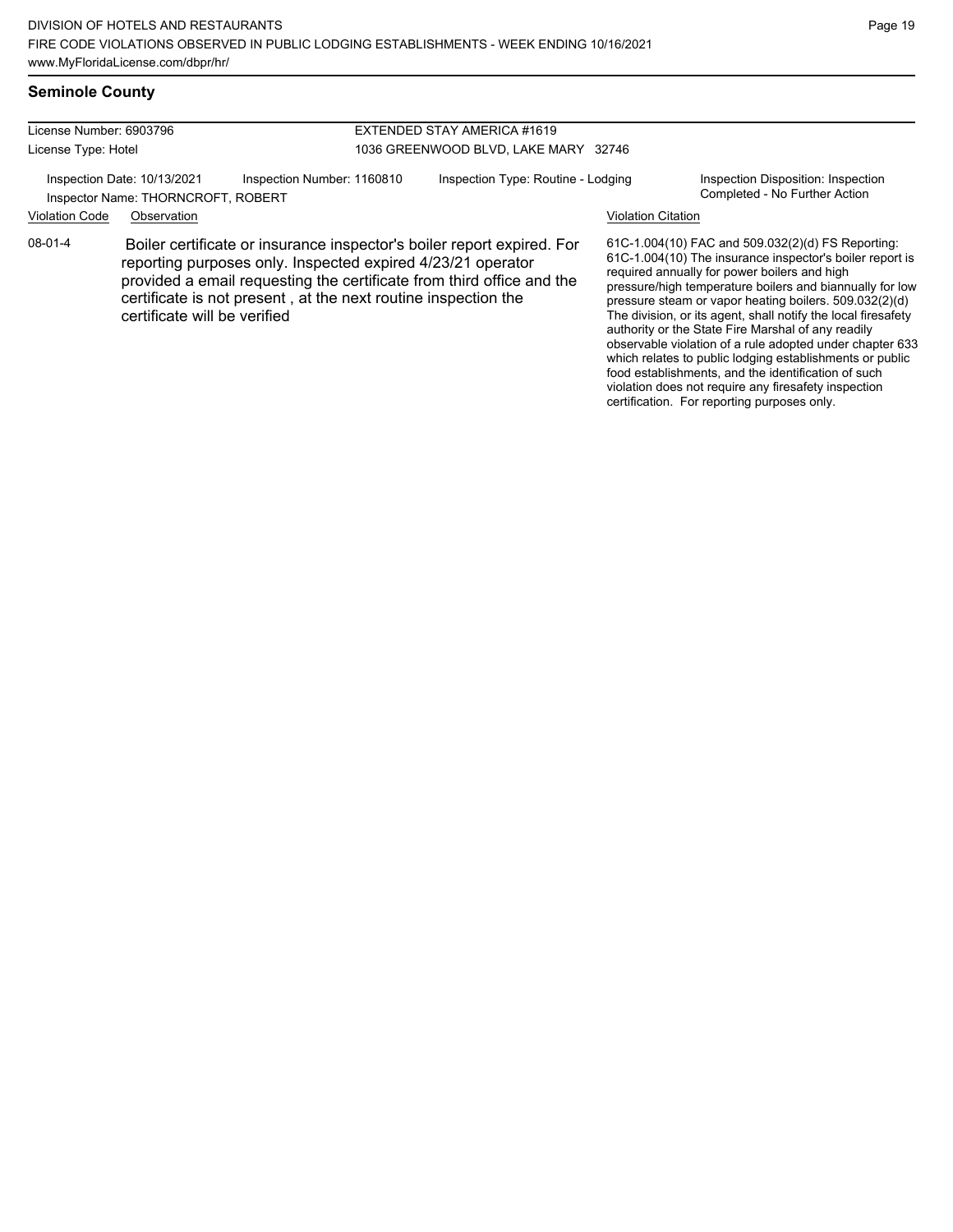# **St. Lucie County**

| License Number: 6602508 |                                                              |                                                  | ARIUM PINE LAKES                                                     |                           |                                                                                                                                                                                                                                                                                                                                                                                                                        |  |  |
|-------------------------|--------------------------------------------------------------|--------------------------------------------------|----------------------------------------------------------------------|---------------------------|------------------------------------------------------------------------------------------------------------------------------------------------------------------------------------------------------------------------------------------------------------------------------------------------------------------------------------------------------------------------------------------------------------------------|--|--|
| License Type: Apartment |                                                              | 7700 PINE LAKES BLVD, PORT ST LUCIE 34952        |                                                                      |                           |                                                                                                                                                                                                                                                                                                                                                                                                                        |  |  |
|                         | Inspection Date: 10/12/2021<br>Inspector Name: HYNES, MONICA | Inspection Number: 1517067                       | Inspection Type: Routine - Lodging                                   |                           | Inspection Disposition: Inspection<br>Completed - No Further Action                                                                                                                                                                                                                                                                                                                                                    |  |  |
| <b>Violation Code</b>   | Observation                                                  |                                                  |                                                                      | <b>Violation Citation</b> |                                                                                                                                                                                                                                                                                                                                                                                                                        |  |  |
| $04 - 01 - 4$           |                                                              | reporting purposes only. Trouble on building 12. | Trouble/alarm light illuminated on the fire alarm control panel. For | purposes only.            | 509.032(2)(d) FS Reporting: The division, or its agent,<br>shall notify the local firesafety authority or the State Fire<br>Marshal of any readily observable violation of a rule<br>adopted under chapter 633 which relates to public<br>lodging establishments or public food establishments,<br>and the identification of such violation does not require<br>any firesafety inspection certification. For reporting |  |  |